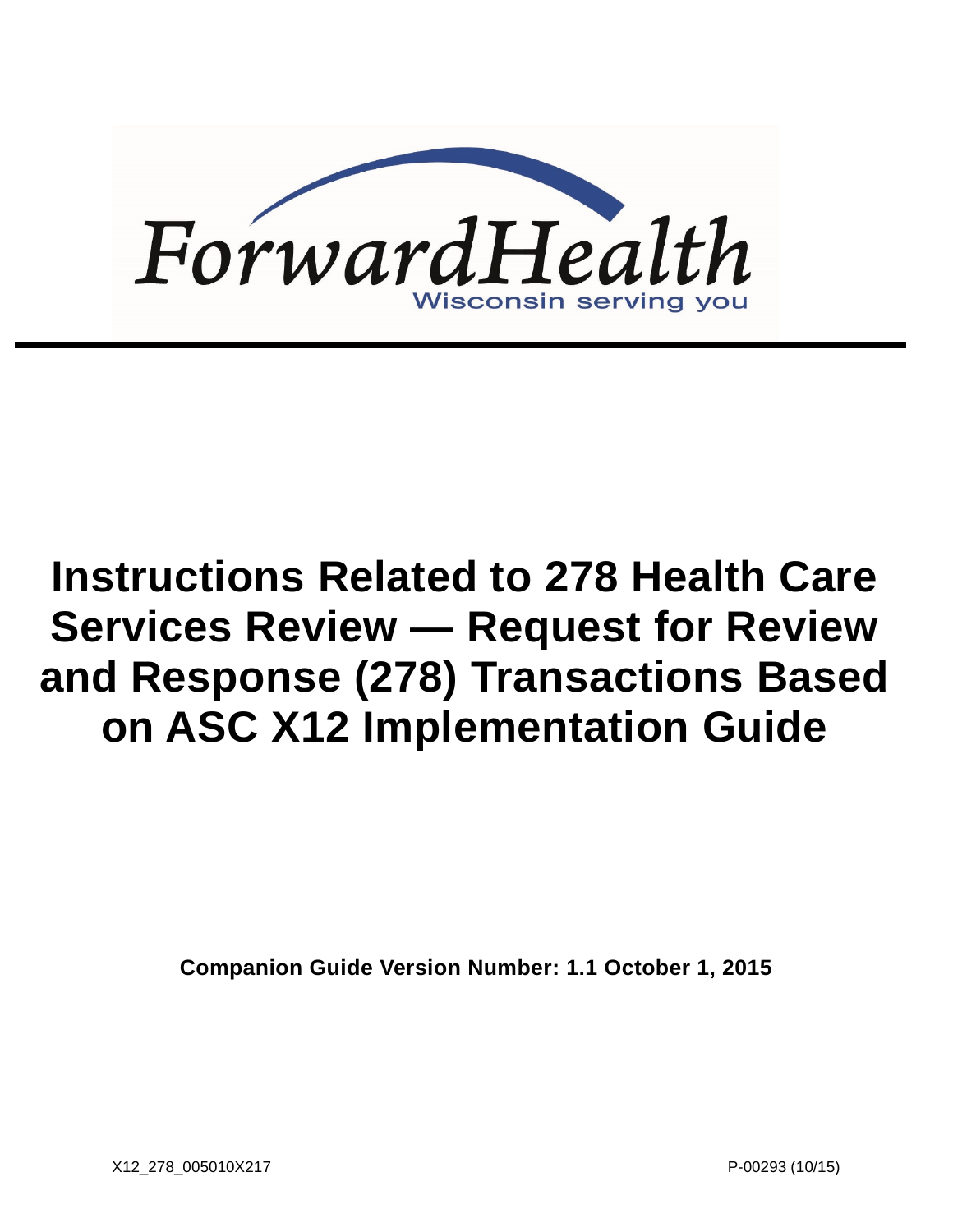**This template is Copyright** © **2010 by the Workgroup for Electronic Data Interchange (WEDI) and the Data Interchange Standards Association (DISA), on behalf of the Accredited Standards Committee (ASC) X12. All rights reserved. It may be freely redistributed in its entirety provided that this copyright notice is not removed. It may not be sold for profit or used in commercial documents without the written permission of the copyright holder. This guide is provided "as is" without any express or implied warranty. Note that the copyright on the underlying ASC X12 Standards is held by DISA on behalf of ASC X12.**

**2011** © **Companion Guide copyright by the Wisconsin Department of Health Services.**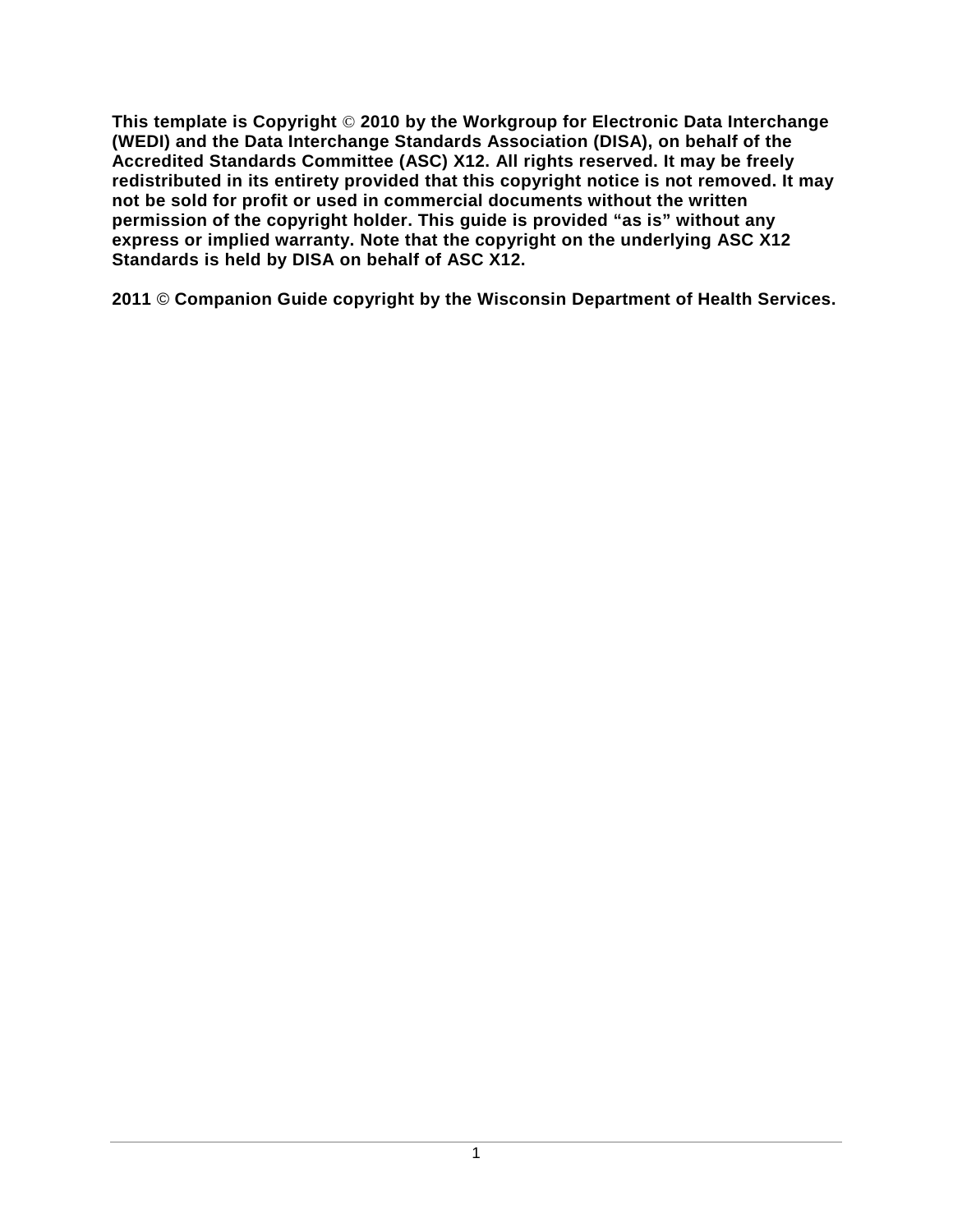# **Preface**

Companion guides may contain two types of data, instructions for electronic communications with the publishing entity (Communications/Connectivity Instructions), and supplemental information for creating transactions for the publishing entity while ensuring compliance with the associated ASC X12 Implementation Guide (Transaction Instructions). Either the Communications/Connectivity component or the Transaction Instruction component must be included in every companion guide. The components may be published as separate documents or as a single document.

The Communications/Connectivity component is included in the companion guide when the publishing entity wants to convey the information needed to commence and maintain communication exchange.

The Transaction Instruction component is included in the companion guide when the publishing entity wants to clarify the Implementation Guide instructions for submission of specific electronic transactions. The Transaction Instruction component content is limited by ASC X12's copyrights and Fair Use statement.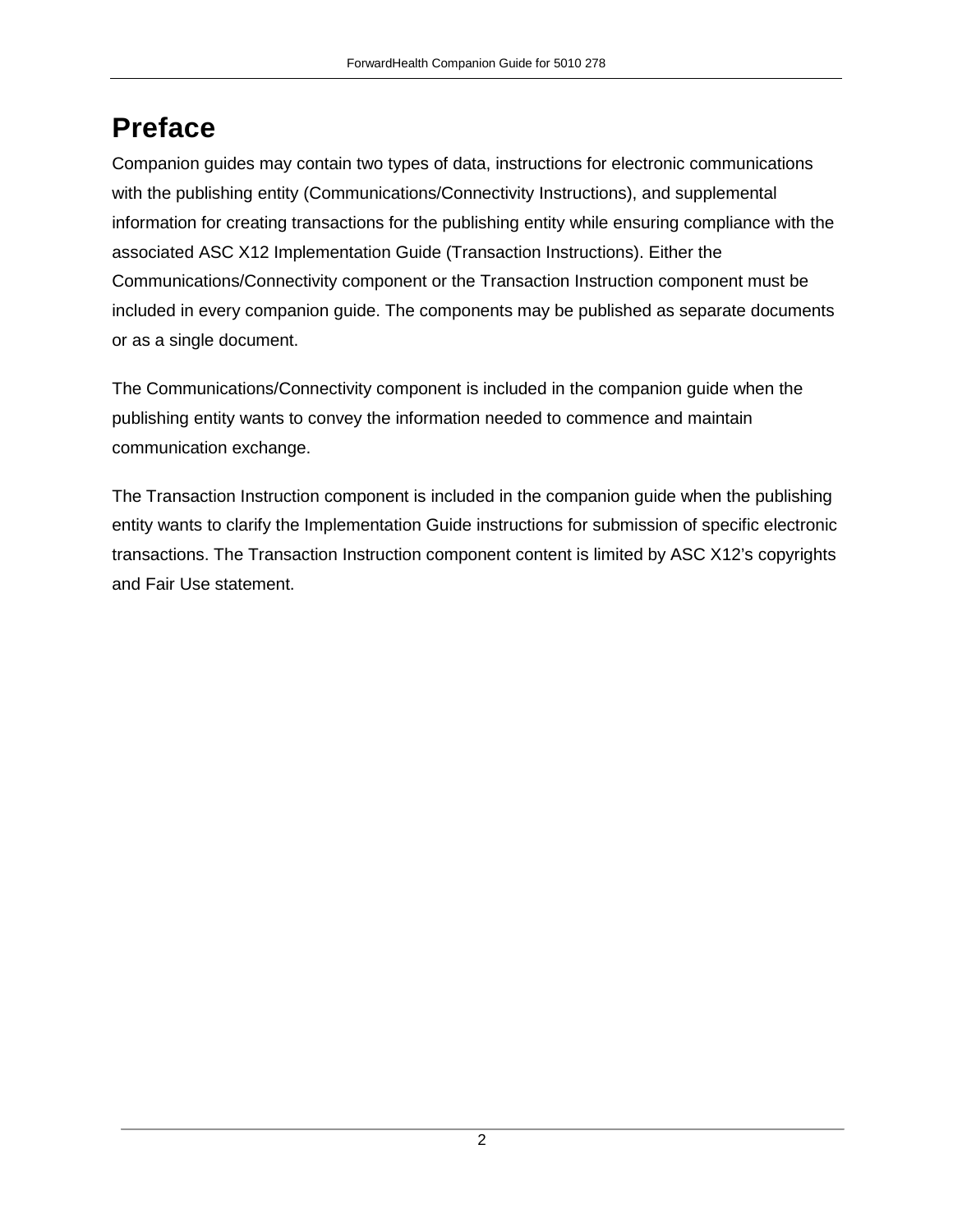# **Table of Contents**

| 1                |                                                                            |  |
|------------------|----------------------------------------------------------------------------|--|
|                  |                                                                            |  |
|                  |                                                                            |  |
|                  |                                                                            |  |
|                  |                                                                            |  |
|                  |                                                                            |  |
|                  |                                                                            |  |
|                  |                                                                            |  |
|                  |                                                                            |  |
|                  |                                                                            |  |
|                  |                                                                            |  |
|                  |                                                                            |  |
| $\boldsymbol{2}$ |                                                                            |  |
| 3                |                                                                            |  |
| 4                | 278 Health Care Services Review - Request for Review (05010X217) 8         |  |
|                  |                                                                            |  |
| 5                |                                                                            |  |
|                  |                                                                            |  |
|                  |                                                                            |  |
|                  |                                                                            |  |
|                  |                                                                            |  |
|                  |                                                                            |  |
| 6                |                                                                            |  |
|                  |                                                                            |  |
|                  |                                                                            |  |
|                  |                                                                            |  |
|                  |                                                                            |  |
|                  |                                                                            |  |
|                  |                                                                            |  |
|                  |                                                                            |  |
|                  |                                                                            |  |
| $\mathbf 7$      | Appendix A: Prior Authorization Process Type Code to X12 Service Type Code |  |
| 8                |                                                                            |  |
|                  |                                                                            |  |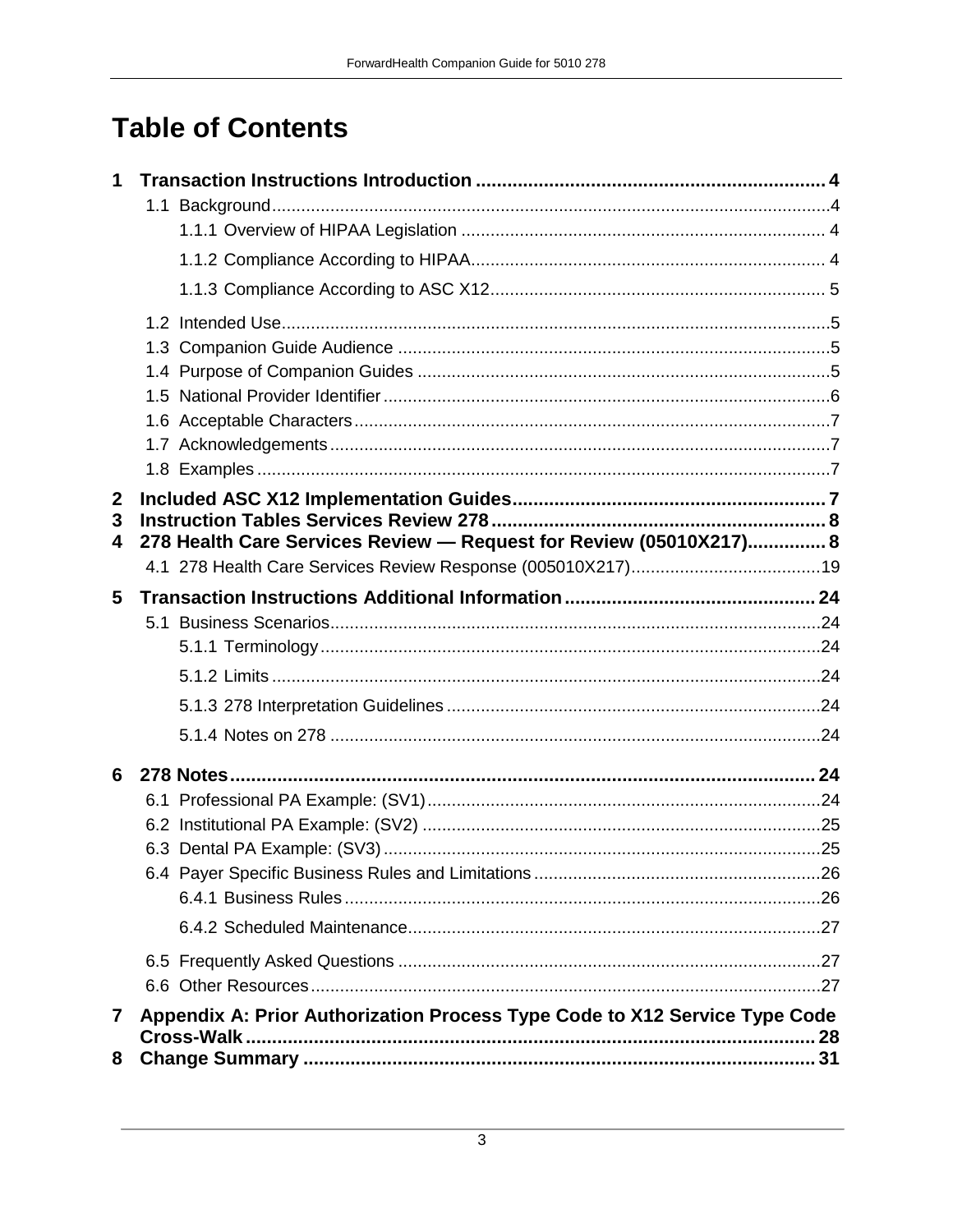# **278 Health Care Services Review — Request for Review and Response Transaction Instructions**

# <span id="page-4-0"></span>**1 Transaction Instructions Introduction**

### <span id="page-4-1"></span>**1.1 Background**

### <span id="page-4-2"></span>**1.1.1 Overview of HIPAA Legislation**

The Health Insurance Portability and Accountability Act of 1996 (HIPAA) carries provisions for administrative simplification. This requires the Secretary of the federal Department of Health and Human Services (HHS) to adopt standards to support the electronic exchange of administrative and financial health care transactions primarily between health care providers and plans. HIPAA directs the Secretary to adopt standards for transactions to enable health information to be exchanged electronically and to adopt specifications for implementing each standard HIPAA serves to:

- Create better access to health insurance.
- Limit fraud and abuse.
- Reduce administrative costs.

### <span id="page-4-3"></span>**1.1.2 Compliance According to HIPAA**

The HIPAA regulations at 45 CFR 162.915 require that covered entities not enter into a trading partner agreement that would do any of the following:

- Change the definition, data condition, or use of a data element or segment in a standard.
- Add any data elements or segments to the maximum defined data set.
- Use any code or data elements that are marked "not used" in the standard's implementation specifications or are not in the standard's implementation specification(s).
- Change the meaning or intent of the standard's implementation specification(s).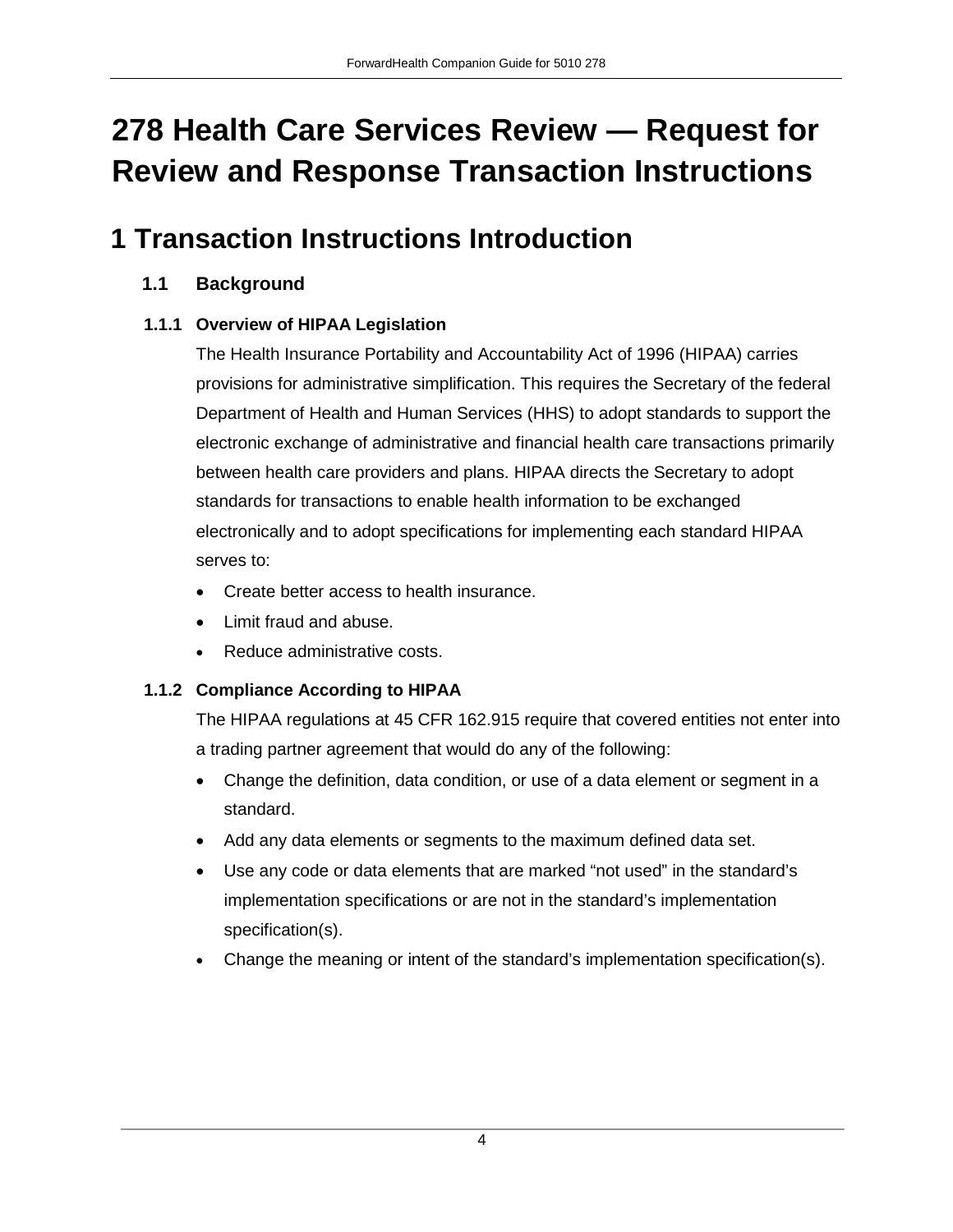#### <span id="page-5-0"></span>**1.1.3 Compliance According to ASC X12**

ASC X12 requirements include specific restrictions that prohibit trading partners from modifying any:

- Defining, explanatory, or clarifying content contained in the implementation guide.
- Requirement contained in the implementation guide.

### <span id="page-5-1"></span>**1.2 Intended Use**

The Transaction Instruction component of this companion guide must be used in conjunction with an associated ASC X12 Implementation Guide. The instructions in this companion guide are not intended to be stand-alone requirement documents. This companion guide conforms to all the requirements of any associated ASC X12 Implementation Guides and is in conformance with the ASC X12 Implementation Guides' Fair Use and Copyright statements.

### <span id="page-5-2"></span>**1.3 Companion Guide Audience**

Companion guides are intended for information technology and/or systems staff who will be coding billing systems or software for compliance with the federal HIPAA regulations.

### <span id="page-5-3"></span>**1.4 Purpose of Companion Guides**

The information contained in this companion guide applies to ForwardHealth, which includes the following programs: BadgerCare Plus, Wisconsin Medicaid, SeniorCare, Wisconsin Chronic Disease Program (WCDP), the Wisconsin Well Woman Program (WWWP), and Medicaid managed care programs. All of these programs use ForwardHealth interChange for processing.

The companion guides are to be used with HIPAA Implementation Guides and to supplement the requirements in the HIPAA ASC X12 Implementation Guides, without contradicting those requirements. Implementation guides define the national data standards, electronic format, and values for each data element within an electronic transaction. The purpose of the companion guides is to provide trading partners with a guide to communicate ForwardHealth-specific information required to successfully exchange transactions electronically with ForwardHealth.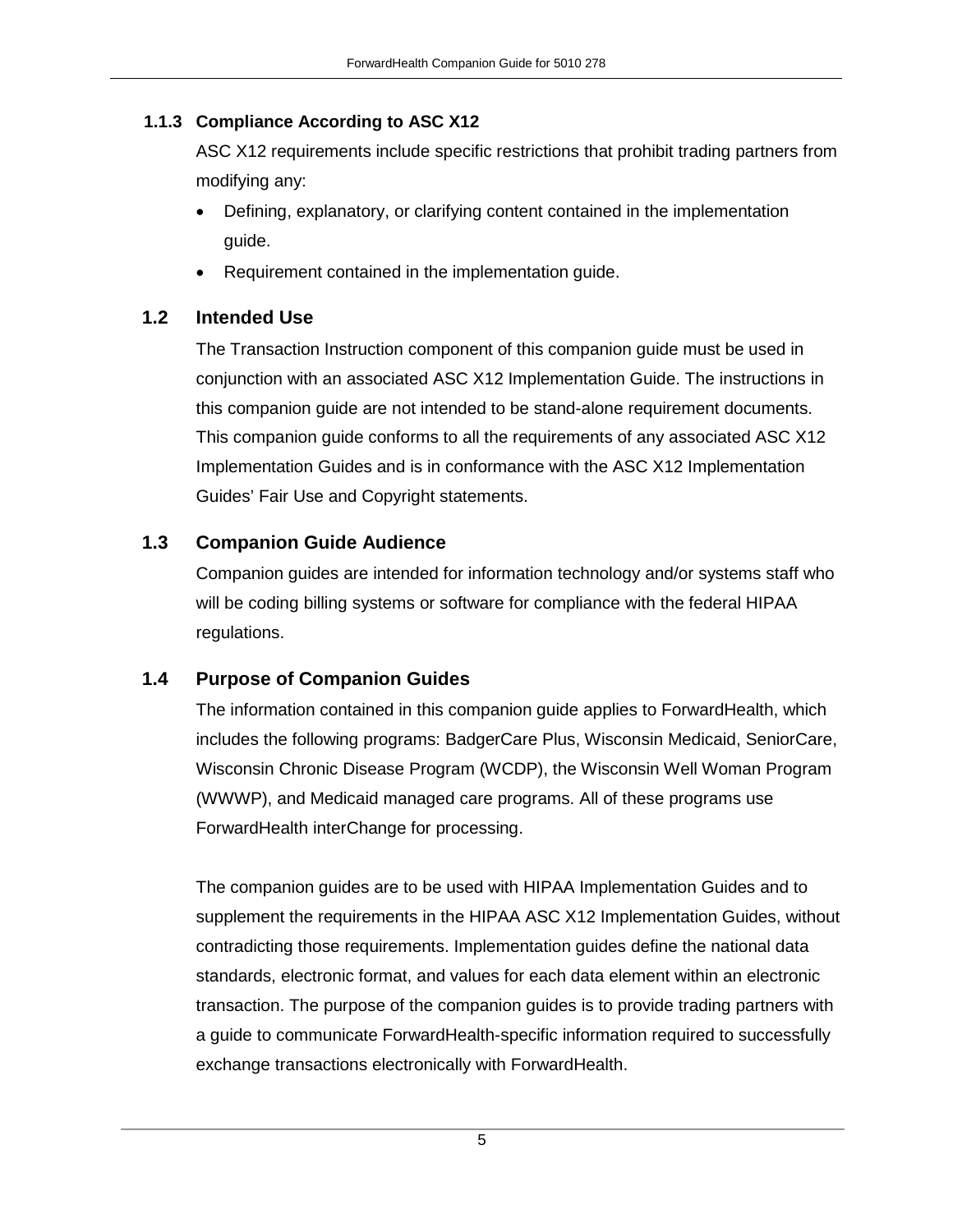ForwardHealth will accept and process any HIPAA-compliant transaction; however, a compliant transaction that does not contain ForwardHealth-specific information, though processed, may be denied for payment. For example, a compliant 837 Health Care Claim (837) created without a ForwardHealth member identification number will be processed by ForwardHealth but will be denied payment. For questions regarding appropriate billing procedures, as well as for policy and billing information, providers should refer to their policy-specific area of the ForwardHealth Online Handbook.

Companion guides highlight the data elements significant for ForwardHealth. For transactions created by ForwardHealth, companion guides explain how certain data elements are processed. Refer to the companion guide first if there is a question about how ForwardHealth processes a HIPAA transaction. For further information, contact the ForwardHealth Electronic Data Interchange (EDI) Department at (866) 416-4979.

### <span id="page-6-0"></span>**1.5 National Provider Identifier**

As a result of HIPAA, the federal HHS adopted a standard identifier for health care providers. The Final Rule published by the HHS adopted the National Provider Identifier (NPI) as the standard identifier.

The NPI replaces all payer-specific identification numbers (e.g., Medicaid provider numbers) on nationally recognized electronic transactions (also known as standard transactions); therefore, all health care providers are required to obtain an NPI to identify themselves on these transactions. The NPI is the only identification number that will be allowed on these transactions.

ForwardHealth has determined that all providers, except for personal care only providers, specialized medical vehicle providers, and blood banks, are health care providers (per the definitions within the NPI Final Rule) and, therefore, are required to obtain and use an NPI. ForwardHealth requires all health care providers to submit their NPI on electronic transactions.

6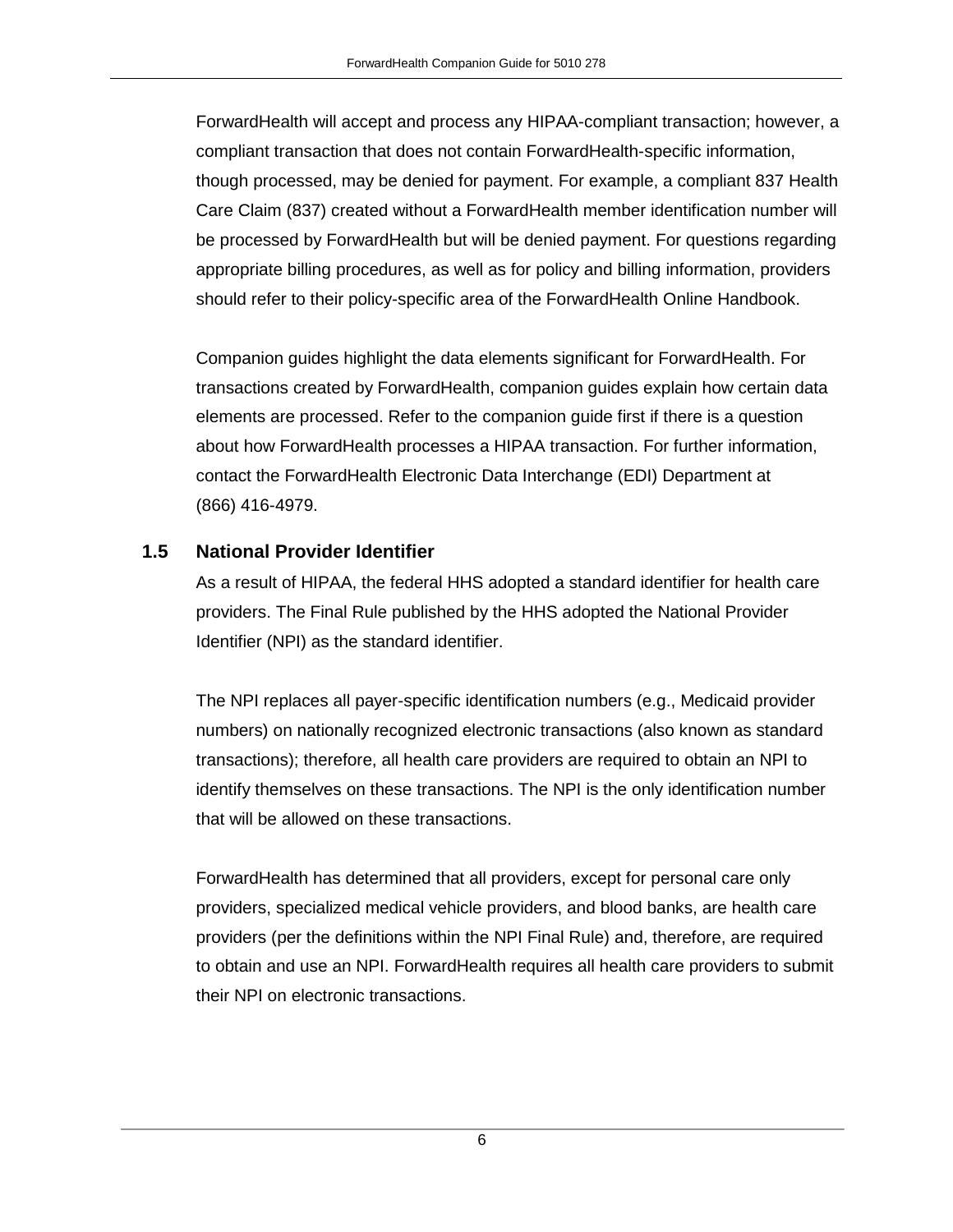### <span id="page-7-0"></span>**1.6 Acceptable Characters**

All alpha characters used in HIPAA transactions must be in an uppercase format. The HIPAA transactions must not contain any carriage returns nor line feeds; the data must be received in one, continuous stream.

### <span id="page-7-1"></span>**1.7 Acknowledgements**

An accepted 999 Implementation Acknowledgement, rejected 999 Implementation Acknowledgement, or rejected TA1 InterChange Acknowledgement will be generated in response to all submitted files. Trading partners are responsible for retrieving acknowledgments from the ForwardHealth Portal to determine the status of their files.

### <span id="page-7-2"></span>**1.8 Examples**

See Section 4.1 of this guide for examples.

### <span id="page-7-3"></span>**2 Included ASC X12 Implementation Guides**

This table lists the X12N Implementation Guides for which specific transaction instructions apply and are included in Section 3 of this guide.

| Unique ID | <b>Name</b> |
|-----------|-------------|
|           |             |

005010X217 278 Health Care Services Review — Review for Request and Response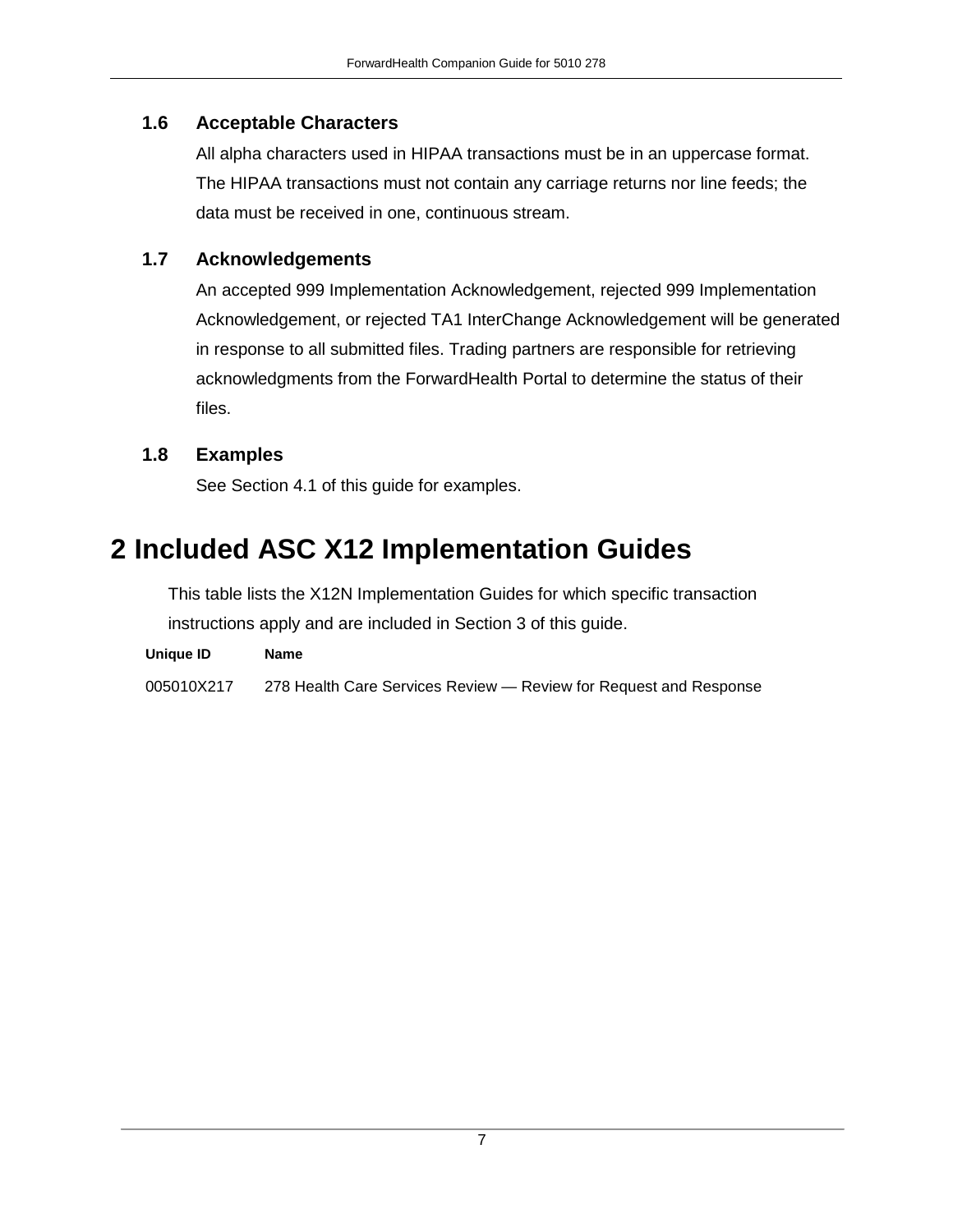# <span id="page-8-0"></span>**3 Instruction Tables Services Review 278**

These tables contain one or more rows for each segment for which supplemental instruction is needed.

#### **Legend**

SHADED rows represent "segments" in the X12N implementation guide.

NON-SHADED rows represent "data elements" in the X12N implementation guide.

### <span id="page-8-1"></span>**4 278 Health Care Services Review — Request for Review (05010X217)**

| Loop ID | <b>Reference</b> | <b>Name</b>                               | <b>Codes</b>           | <b>Notes/Comments</b>                                                                                                                                                       |
|---------|------------------|-------------------------------------------|------------------------|-----------------------------------------------------------------------------------------------------------------------------------------------------------------------------|
|         | <b>ISA</b>       | Interchange Control<br>Header             |                        | The ISA is a fixed-length record with<br>fixed-length elements.<br>Note: Deviating from the standard ISA<br>element sizes will cause the<br>interchange to be rejected.     |
|         | ISA03            | Security Information<br>Qualifier         | 00                     | Use "00" to indicate no Security<br>Information Present.                                                                                                                    |
|         | <b>ISA05</b>     | Interchange ID (Sender)<br>Qualifier      | ZZ                     | Enter the value "ZZ", which is mutually<br>defined.                                                                                                                         |
|         | <b>ISA06</b>     | Interchange Sender ID                     |                        | Enter the nine-digit numeric Trading<br>Partner identification number assigned<br>by ForwardHealth interChange.                                                             |
|         | ISA07            | Interchange ID<br>(Receiver) Qualifier    | <b>ZZ</b>              | Enter the value "ZZ", which is mutually<br>defined.                                                                                                                         |
|         | <b>ISA08</b>     | Interchange Receiver ID                   | WISC_DHFS              | Enter "WISC_DHFS".                                                                                                                                                          |
|         | <b>ISA11</b>     | <b>Repetition Separator</b>               | $\wedge$               | ForwardHealth recommends the use of<br>a caret "^" in this field.                                                                                                           |
|         | <b>ISA13</b>     | Interchange Control<br>Number             |                        | The interchange control number<br>assigned in ISA13 must be identical to<br>the value in IEA02. If these numbers do<br>not match, the transaction will not be<br>processed. |
|         | <b>ISA16</b>     | <b>Component Element</b><br>Separator     | $\ddot{\phantom{a}}$   | ForwardHealth recommends the use of<br>a colon ":" in this field.                                                                                                           |
|         | GS               | <b>Functional Group</b><br>Header         |                        |                                                                                                                                                                             |
|         | GS03             | <b>Application Receiver's</b><br>Code     | WISC_TXIX<br>WISC_WCDP | Enter value "WISC_TXIX" for Wisconsin<br>Medicaid, SeniorCare, and BadgerCare<br>Plus, or "WISC_WCDP" for the WCDP.                                                         |
|         | <b>ST</b>        | <b>Transaction Set Header</b>             |                        |                                                                                                                                                                             |
|         | <b>ST01</b>      | <b>Transaction Set Identifier</b><br>Code | 278                    |                                                                                                                                                                             |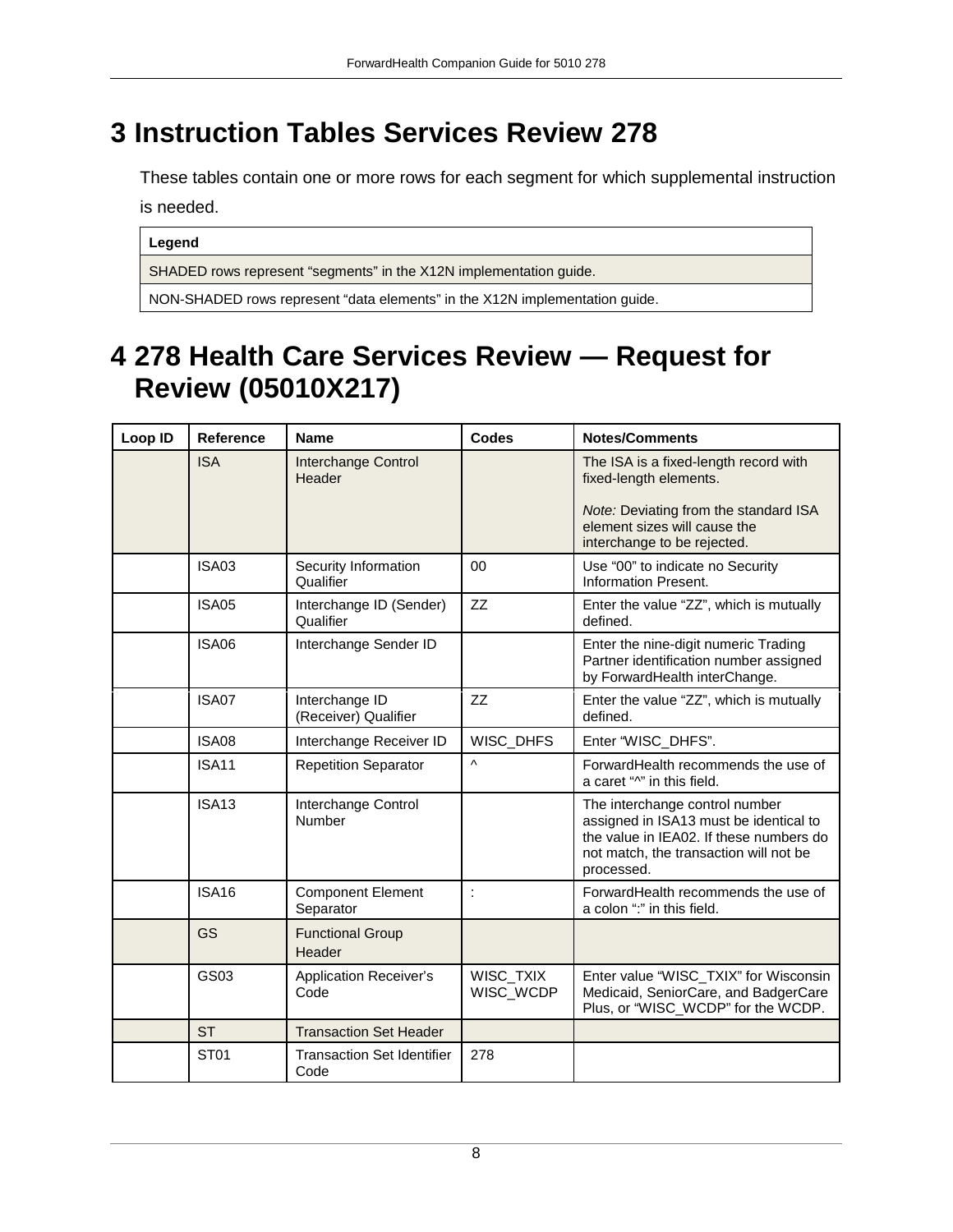| Loop ID | <b>Reference</b> | <b>Name</b>                                                                      | <b>Codes</b>           | <b>Notes/Comments</b>                                                                                                  |
|---------|------------------|----------------------------------------------------------------------------------|------------------------|------------------------------------------------------------------------------------------------------------------------|
|         | ST <sub>03</sub> | <b>Implementation Guide</b><br><b>Version Name</b>                               | 005010X217             |                                                                                                                        |
|         | <b>BHT</b>       | <b>Beginning of Hierarchical</b><br>Transaction                                  |                        |                                                                                                                        |
|         | BHT02            | <b>Transaction Set Purpose</b><br>Code                                           | 13                     | Enter the value "13" - Request.                                                                                        |
| 2000A   | <b>HL</b>        | <b>Utilization Management</b><br>Organization                                    |                        |                                                                                                                        |
| 2010A   | NM <sub>1</sub>  | <b>Utilization Management</b><br>Organization (UMO)<br>Name                      |                        |                                                                                                                        |
| 2010A   | <b>NM101</b>     | <b>Entity Identifier Code</b>                                                    | X <sub>3</sub>         | Enter the value "X3" - Utilization<br>Management Organization.                                                         |
| 2010A   | NM102            | <b>Entity Type Qualifier</b>                                                     | $\overline{c}$         | Enter the value "2" - Non-Person<br>Entity.                                                                            |
| 2010A   | NM103            | <b>Utilization Management</b><br>Organization (UMO) Last<br>or Organization Name | ForwardHealth          | Enter "ForwardHealth".                                                                                                 |
| 2010A   | <b>NM104</b>     | <b>Utilization Management</b><br>Organization (UMO) First<br>Name                |                        | This element will not be used by<br>ForwardHealth.                                                                     |
| 2010A   | NM105            | <b>Utilization Management</b><br>Organization (UMO)<br>Middle Name               |                        | This element will not be used by<br>ForwardHealth.                                                                     |
| 2010A   | <b>NM107</b>     | <b>Utilization Management</b><br>Organization (UMO)<br>Name Suffix               |                        | This element will not be used by<br>ForwardHealth.                                                                     |
| 2010A   | <b>NM108</b>     | <b>Identification Code</b><br>Qualifier                                          | PI                     | Enter the value "Pl" - Payor<br>Identification.                                                                        |
| 2010A   | NM109            | <b>Utilization Management</b><br>Organization (UMO)<br>Identifier                | WISC_TXIX<br>WISC_WCDP | Enter "WISC_TXIX" or "WISC_WCDP"<br>based on the financial payer (same<br>values as GS03).                             |
| 2000B   | <b>HL</b>        | Requester Level                                                                  |                        |                                                                                                                        |
| 2010B   | NM <sub>1</sub>  | <b>Requester Name</b>                                                            |                        | Note: ForwardHealth recognizes<br>Requester as the billing provider.                                                   |
| 2010B   | <b>NM101</b>     | <b>Entity Identifier Code</b>                                                    |                        |                                                                                                                        |
| 2010B   | NM102            | <b>Entity Type Qualifier</b>                                                     | 1 or 2                 |                                                                                                                        |
| 2010B   | NM103            | Requester Last or<br><b>Organization Name</b>                                    |                        | Enter the billing provider's last name if<br>the provider is an individual; otherwise,<br>enter the organization name. |
| 2010B   | <b>NM104</b>     | Requester Provider First<br>Name                                                 |                        | Enter the billing provider's first name if<br>the provider is an individual.                                           |
| 2010B   | NM105            | <b>Requester Provider</b><br>Middle Name                                         |                        | This element will not be used by<br>ForwardHealth.                                                                     |
|         |                  |                                                                                  |                        |                                                                                                                        |
| 2010B   | <b>NM107</b>     | Requester Provider<br>Name Suffix                                                |                        | This element will not be used by<br>ForwardHealth.                                                                     |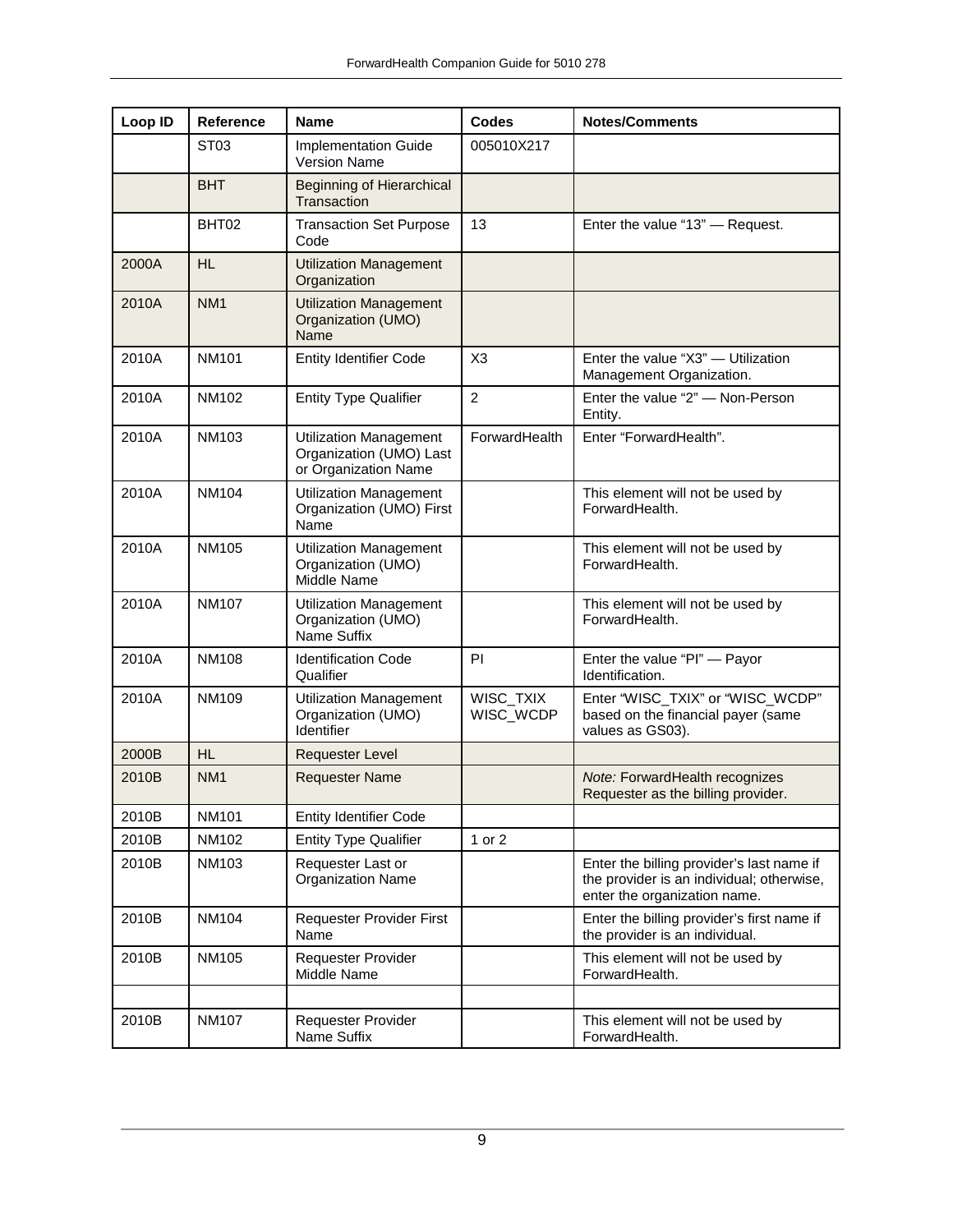| Loop ID | <b>Reference</b>  | <b>Name</b>                                     | Codes      | <b>Notes/Comments</b>                                                                                                                                   |
|---------|-------------------|-------------------------------------------------|------------|---------------------------------------------------------------------------------------------------------------------------------------------------------|
| 2010B   | <b>NM108</b>      | <b>Identification Code</b><br>Qualifier         | XX         | All health care providers are required to<br>submit their NPI using value "XX".                                                                         |
|         |                   |                                                 |            | Non-healthcare providers are required<br>to submit the most appropriate qualifier.                                                                      |
|         |                   |                                                 |            | Note: This information will not be used<br>by ForwardHealth.                                                                                            |
| 2010B   | NM109             | Requester Identifier                            |            | Enter the NPI.                                                                                                                                          |
| 2010B   | <b>REF</b>        | <b>Requester Supplemental</b><br>Identification |            | ForwardHealth requires non-healthcare<br>providers to submit their Medicaid<br>provider identification number.<br>Not required if NPI was submitted for |
|         |                   |                                                 |            | NM109.                                                                                                                                                  |
| 2010B   | REF01             | Reference Identification<br>Qualifier           | ZH         | Enter a value of "ZH" to indicate a non-<br>healthcare provider.                                                                                        |
| 2010B   | REF02             | Reference Identification<br>Qualifier           |            | Enter an eight- or nine-digit Medicaid<br>provider ID.                                                                                                  |
| 2010B   | N <sub>3</sub>    | <b>Requester Address</b>                        |            | This segment will not be used by<br>ForwardHealth.                                                                                                      |
| 2010B   | N <sub>4</sub>    | Requester City, State,<br><b>ZIP Code</b>       |            |                                                                                                                                                         |
| 2010B   | N401              | <b>Requester City Name</b>                      |            |                                                                                                                                                         |
| 2010B   | N402              | Requester State or<br>Province Code             |            |                                                                                                                                                         |
| 2010B   | N403              | Requester Postal Zone<br>or ZIP Code            |            |                                                                                                                                                         |
| 2010B   | N404              | <b>Country Subdivision</b><br>Code              |            | This element will not be used by<br>ForwardHealth.                                                                                                      |
| 2010B   | <b>PER</b>        | <b>Requester Contact</b><br>Information         |            | This segment will not be used by<br>ForwardHealth.                                                                                                      |
| 2010B   | <b>PRV</b>        | <b>Requester Provider</b><br>Information        |            |                                                                                                                                                         |
| 2010B   | PRV01             | <b>Provider Code</b>                            |            |                                                                                                                                                         |
| 2010B   | PRV <sub>02</sub> | Reference Identification<br>Qualifier           | <b>PXC</b> |                                                                                                                                                         |
| 2010B   | PRV03             | Provider Taxonomy<br>Code                       |            | Enter billing provider's taxonomy code.                                                                                                                 |
| 2000C   | <b>HL</b>         | <b>Subscriber Level</b>                         |            |                                                                                                                                                         |
| 2010C   | NM <sub>1</sub>   | <b>Subscriber Name</b>                          |            | Enter information about the member in<br>this loop.                                                                                                     |
| 2010C   | <b>NM101</b>      | <b>Entity Identifier Code</b>                   | IL         |                                                                                                                                                         |
| 2010C   | NM102             | <b>Entity Type Qualifier</b>                    | 1          |                                                                                                                                                         |
| 2010C   | NM103             | <b>Subscriber Last Name</b>                     |            | Enter the member's last name.                                                                                                                           |
| 2010C   | NM104             | <b>Subscriber First Name</b>                    |            | Enter the member's first name.                                                                                                                          |
| 2010C   | <b>NM105</b>      | Requester Middle Name                           |            | This element will not be used by<br>ForwardHealth.                                                                                                      |
| 2010C   | <b>NM106</b>      | Name Prefix                                     |            | This element will not be used by<br>ForwardHealth.                                                                                                      |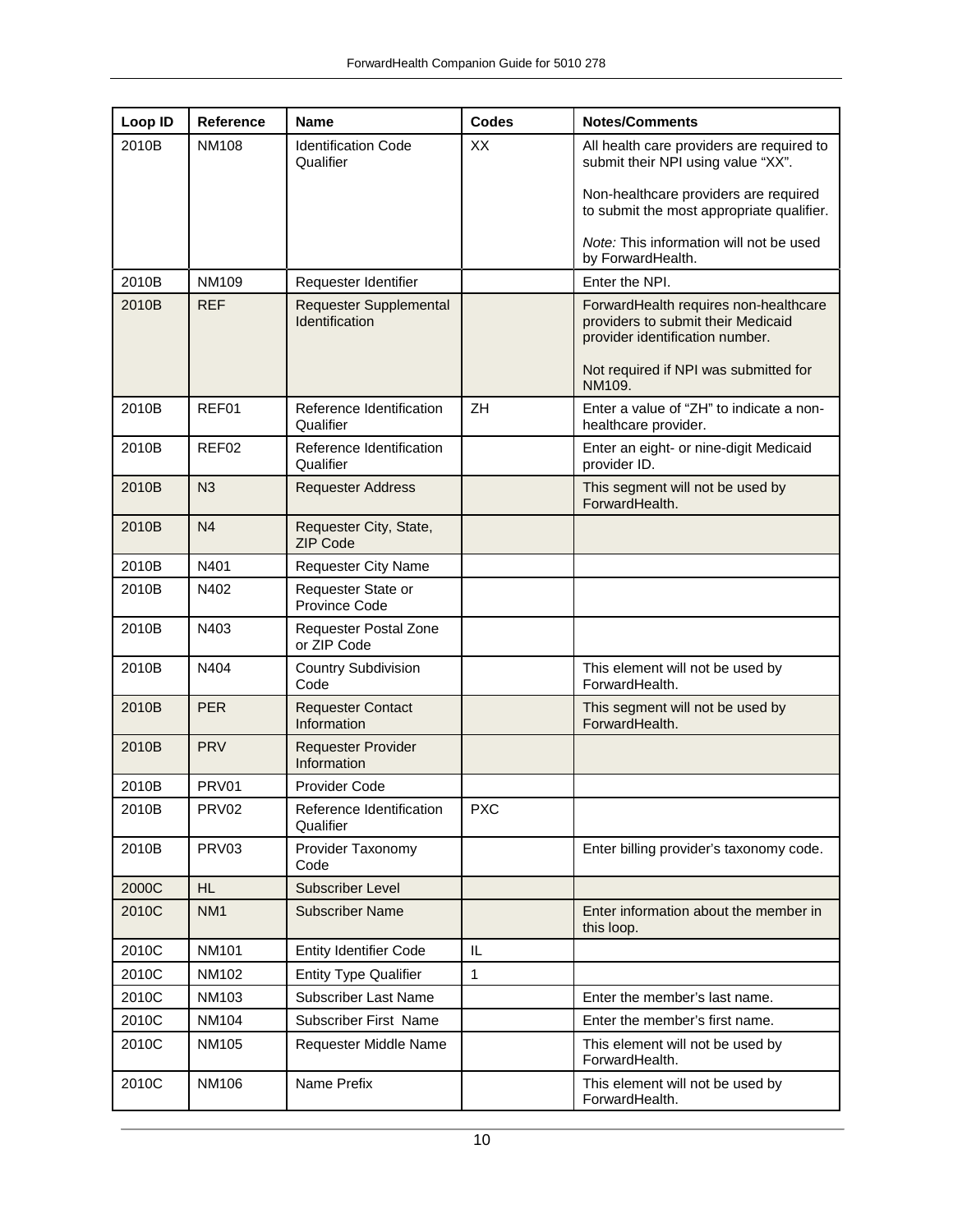| Loop ID | <b>Reference</b> | <b>Name</b>                                              | <b>Codes</b> | <b>Notes/Comments</b>                                                                                                                                                                                                                                                                       |
|---------|------------------|----------------------------------------------------------|--------------|---------------------------------------------------------------------------------------------------------------------------------------------------------------------------------------------------------------------------------------------------------------------------------------------|
| 2010C   | <b>NM108</b>     | <b>Identification Code</b><br>Qualifier                  | MI           |                                                                                                                                                                                                                                                                                             |
| 2010C   | NM109            | <b>Subscriber Primary</b><br>Identifier                  |              | Enter the member's 10-digit<br>ForwardHealth identification number.                                                                                                                                                                                                                         |
| 2010C   | <b>REF</b>       | Subscriber Supplemental<br>Identification                |              |                                                                                                                                                                                                                                                                                             |
| 2010C   | REF01            | Reference Identification<br>Qualifier                    | SY or HJ     | ForwardHealth will only accept "SY" or<br>"HJ" as valid values.<br>Note: When submitting "SY" in REF01,<br>submit the member's Social Security<br>number (SSN) in REF02. When<br>submitting "HJ" in REF01, submit the<br>member's patient account number.                                   |
| 2010C   | REF02            | Reference Identification                                 |              | ForwardHealth will only accept the<br>member's SSN or patient account<br>number based on the qualifier<br>submitted in REF01.<br>Note: When submitting "SY" in REF01,<br>submit the member's SSN in REF02.<br>When submitting "HJ" in REF01, submit<br>the member's patient account number. |
| 2010C   | N3               | <b>Subscriber Address</b>                                |              | This segment will not be used by<br>ForwardHealth.                                                                                                                                                                                                                                          |
| 2010C   | N <sub>4</sub>   | Subscriber City, State,<br><b>ZIP Code</b>               |              | This segment will not be used by<br>ForwardHealth.                                                                                                                                                                                                                                          |
| 2010C   | <b>DMG</b>       | Subscriber Demographic<br>Information                    |              | This segment will not be used by<br>ForwardHealth.                                                                                                                                                                                                                                          |
| 2010C   | <b>INS</b>       | <b>Subscriber Relationship</b>                           |              | This segment will not be used by<br>ForwardHealth.                                                                                                                                                                                                                                          |
| 2000D   | <b>HL</b>        | <b>Dependent Level</b>                                   |              | This Loop will not be used by<br>ForwardHealth.                                                                                                                                                                                                                                             |
| 2000E   | <b>HL</b>        | <b>Patient Event Level</b>                               |              |                                                                                                                                                                                                                                                                                             |
| 2000E   | <b>TRN</b>       | <b>Patient Event Tracking</b><br><b>Number</b>           |              |                                                                                                                                                                                                                                                                                             |
| 2000E   | <b>UM</b>        | <b>Health Care Services</b><br><b>Review Information</b> |              |                                                                                                                                                                                                                                                                                             |
| 2000E   | <b>UM01</b>      | <b>Request Category Code</b>                             | <b>HS</b>    | Enter the value "HS" - Health Services<br>Review. This is the only value accepted<br>by ForwardHealth.                                                                                                                                                                                      |
| 2000E   | <b>UM02</b>      | <b>Certification Type Code</b>                           | $\mathsf{I}$ | Enter the value "I" - Initial. This is the<br>only value accepted by ForwardHealth.                                                                                                                                                                                                         |
| 2000E   | <b>UM03</b>      | Service Type Code                                        |              | See Appendix A of this guide for valid<br>values.                                                                                                                                                                                                                                           |
| 2000E   | <b>UM04</b>      | <b>Health Care Service</b><br>Location                   |              | Note: This segment is required by<br>ForwardHealth.                                                                                                                                                                                                                                         |
| 2000E   | <b>UM04-1</b>    | <b>Facility Type Code</b>                                |              | Enter a place of service (POS) code.                                                                                                                                                                                                                                                        |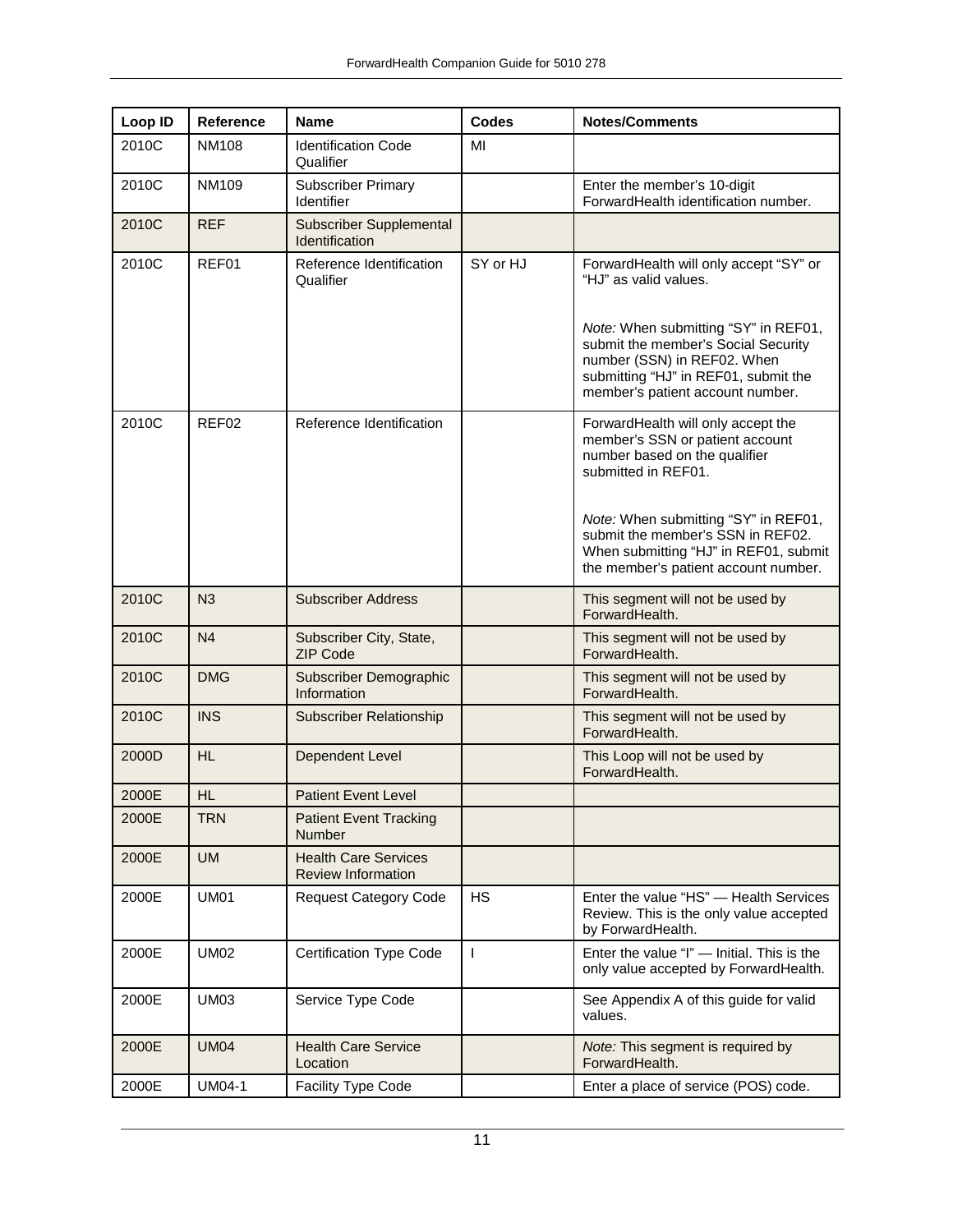| Loop ID | <b>Reference</b>  | <b>Name</b>                                                         | Codes                                                        | <b>Notes/Comments</b>                                                                                                                                                                       |
|---------|-------------------|---------------------------------------------------------------------|--------------------------------------------------------------|---------------------------------------------------------------------------------------------------------------------------------------------------------------------------------------------|
| 2000E   | <b>UM04-2</b>     | <b>Facility Code Qualifier</b>                                      | B                                                            | Enter the value "B" - Place of Service<br>Codes for Professional or Dental<br>services. This is the only value<br>accepted by ForwardHealth and is used<br>for Institutional services also. |
| 2000E   | <b>UM05</b>       | <b>Related Causes</b><br>Information                                |                                                              | This segment will not be used by<br>ForwardHealth.                                                                                                                                          |
| 2000E   | <b>REF</b>        | <b>Previous Review</b><br><b>Authorization Number</b>               |                                                              | This segment will not be used by<br>ForwardHealth.<br>Note: ForwardHealth is only accepting                                                                                                 |
|         |                   |                                                                     |                                                              | Initial request.                                                                                                                                                                            |
| 2000E   | <b>REF</b>        | <b>Previous Review</b><br><b>Administrative Reference</b><br>Number |                                                              | This segment will not be used by<br>ForwardHealth.                                                                                                                                          |
|         |                   |                                                                     |                                                              | Note: ForwardHealth is only accepting<br>Initial request.                                                                                                                                   |
| 2000E   | <b>DTP</b>        | <b>Accident Date</b>                                                |                                                              | This segment will not be used by<br>ForwardHealth.                                                                                                                                          |
| 2000E   | <b>DTP</b>        | <b>Last Menstrual Period</b><br>Date                                |                                                              | This segment will not be used by<br>ForwardHealth.                                                                                                                                          |
| 2000E   | <b>DTP</b>        | <b>Estimated Date of Birth</b>                                      |                                                              | This segment will not be used by<br>ForwardHealth.                                                                                                                                          |
| 2000E   | <b>DTP</b>        | <b>Onset of Current</b><br><b>Symptoms or Illness</b><br>Date       |                                                              | Note: Enter the start date - spell of<br>illness (SOI).                                                                                                                                     |
|         |                   |                                                                     |                                                              | Required when submitting an SOI prior<br>authorization (PA).                                                                                                                                |
| 2000E   | DTP01             | Date Time Qualifier                                                 | $431 -$ Onset<br>of Current<br>Symptoms or<br><b>Illness</b> |                                                                                                                                                                                             |
| 2000E   | DTP <sub>02</sub> | Date Time Period<br><b>Format Date</b>                              | D <sub>8</sub>                                               |                                                                                                                                                                                             |
| 2000E   | DTP03             | <b>Onset Date</b>                                                   |                                                              | Date Format: YYYYMMDD                                                                                                                                                                       |
| 2000E   | <b>DTP</b>        | Event Date                                                          |                                                              | Note: Enter the requested PA start<br>date. If a date is not entered,<br>ForwardHealth will use the date of<br>receipt.                                                                     |
| 2000E   | DTP01             | Date Time Qualifier                                                 | AAH                                                          |                                                                                                                                                                                             |
| 2000E   | DTP <sub>02</sub> | Date Time Period<br><b>Format Date</b>                              | D <sub>8</sub>                                               |                                                                                                                                                                                             |
| 2000E   | DTP03             | Date Time Period                                                    |                                                              | Date Format: YYYYMMDD                                                                                                                                                                       |
| 2000E   | <b>DTP</b>        | <b>Admission Date</b>                                               |                                                              | Not required.                                                                                                                                                                               |
| 2000E   | <b>DTP</b>        | Discharge Date                                                      |                                                              | Not required.                                                                                                                                                                               |
| 2000E   | HI                | <b>Patient Diagnosis</b>                                            |                                                              | Note: ForwardHealth will only process<br>the first two occurrences.                                                                                                                         |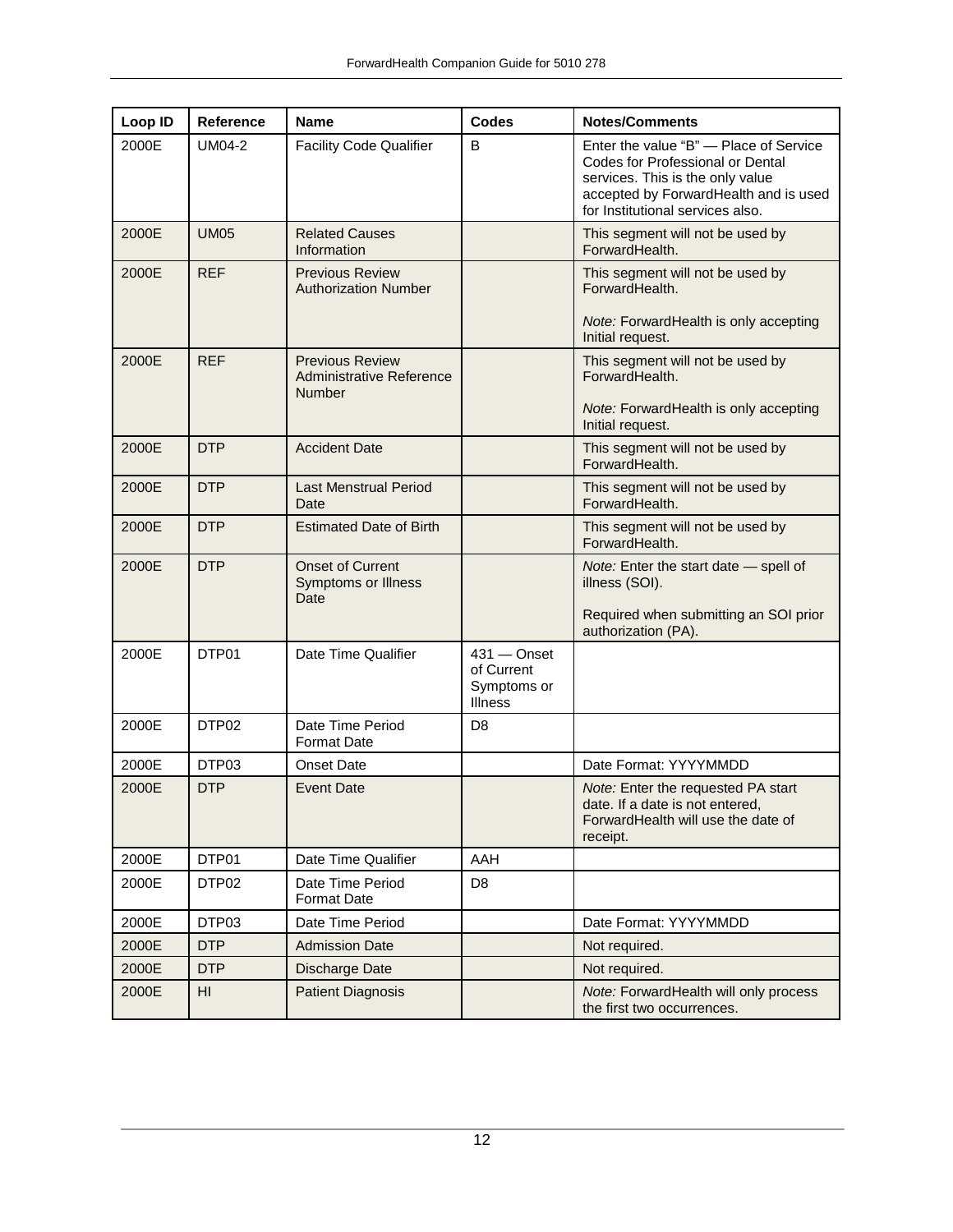| Loop ID | <b>Reference</b> | <b>Name</b>                                               | <b>Codes</b>            | <b>Notes/Comments</b>                                                                                                                                                                                                                        |
|---------|------------------|-----------------------------------------------------------|-------------------------|----------------------------------------------------------------------------------------------------------------------------------------------------------------------------------------------------------------------------------------------|
| 2000E   | HI01-1           | Diagnosis Type Code                                       | <b>BK</b><br>ABK        | Enter the value "BK" - Principal<br>Diagnosis for International<br><b>Classification of Diseases-Ninth</b><br>Revision (ICD-9) or "ABK" - Principal<br>Diagnosis for International<br>Classification of Diseases, 10th<br>Revision (ICD-10). |
|         |                  |                                                           |                         | Note: ForwardHealth will process one<br>occurrence of each qualifier listed<br>above.                                                                                                                                                        |
| 2000E   | HI02-1           | Diagnosis Type Code                                       | <b>BF</b><br><b>ABF</b> | Enter the value "BF" - Secondary<br>Diagnosis for ICD-9 or "ABF" -<br>Secondary Diagnosis for ICD-10.<br>Note: ForwardHealth will process one                                                                                                |
|         |                  |                                                           |                         | occurrence of each qualifier listed<br>above.                                                                                                                                                                                                |
| 2000E   | <b>HSD</b>       | <b>Health Care Services</b><br><b>Delivery</b>            |                         | This segment will not be used by<br>ForwardHealth.                                                                                                                                                                                           |
| 2000E   | <b>CRC</b>       | <b>Ambulance Certification</b><br>Information             |                         | This segment will not be used by<br>ForwardHealth.                                                                                                                                                                                           |
| 2000E   | <b>CRC</b>       | <b>Chiropractic Certification</b><br>Information          |                         | This segment will not be used by<br>ForwardHealth.                                                                                                                                                                                           |
| 2000E   | <b>CRC</b>       | <b>Durable Medical</b><br><b>Equipment Information</b>    |                         | This segment will not be used by<br>ForwardHealth.                                                                                                                                                                                           |
| 2000E   | <b>CRC</b>       | <b>Oxygen Therapy</b><br><b>Certification Information</b> |                         | This segment will not be used by<br>ForwardHealth.                                                                                                                                                                                           |
| 2000E   | <b>CRC</b>       | <b>Functional Limitations</b><br>Information              |                         | This segment will not be used by<br>ForwardHealth.                                                                                                                                                                                           |
| 2000E   | <b>CRC</b>       | <b>Activities Permitted</b><br>Information                |                         | This segment will not be used by<br>ForwardHealth.                                                                                                                                                                                           |
| 2000E   | <b>CRC</b>       | <b>Mental Status</b><br>Information                       |                         | This segment will not be used by<br>ForwardHealth.                                                                                                                                                                                           |
| 2000E   | CL <sub>1</sub>  | <b>Institutional Claim Code</b>                           |                         | This segment will not be used by<br>ForwardHealth.                                                                                                                                                                                           |
| 2000E   | CR1              | <b>Ambulance Transport</b><br>Information                 |                         | This segment will not be used by<br>ForwardHealth.                                                                                                                                                                                           |
| 2000E   | CR <sub>2</sub>  | <b>Spinal Manipulation</b><br>Service Information         |                         | This segment will not be used by<br>ForwardHealth.                                                                                                                                                                                           |
| 2000E   | CR <sub>5</sub>  | Home Oxygen Therapy<br>Information                        |                         | This segment will not be used by<br>ForwardHealth.                                                                                                                                                                                           |
| 2000E   | CR <sub>6</sub>  | Home Health Care<br>Information                           |                         | This segment will not be used by<br>ForwardHealth.                                                                                                                                                                                           |
| 2000E   | <b>PWK</b>       | <b>Additional Patient</b><br>Information                  |                         | This segment will not be used by<br>ForwardHealth.                                                                                                                                                                                           |
| 2000E   | <b>MSG</b>       | <b>Message Text</b>                                       |                         | This segment will not be used by<br>ForwardHealth.                                                                                                                                                                                           |
| 2010EA  | NM <sub>1</sub>  | <b>Patient Event Provider</b><br>Name                     |                         | Note: ForwardHealth only accepts<br>information about the referring provider<br>in this loop.                                                                                                                                                |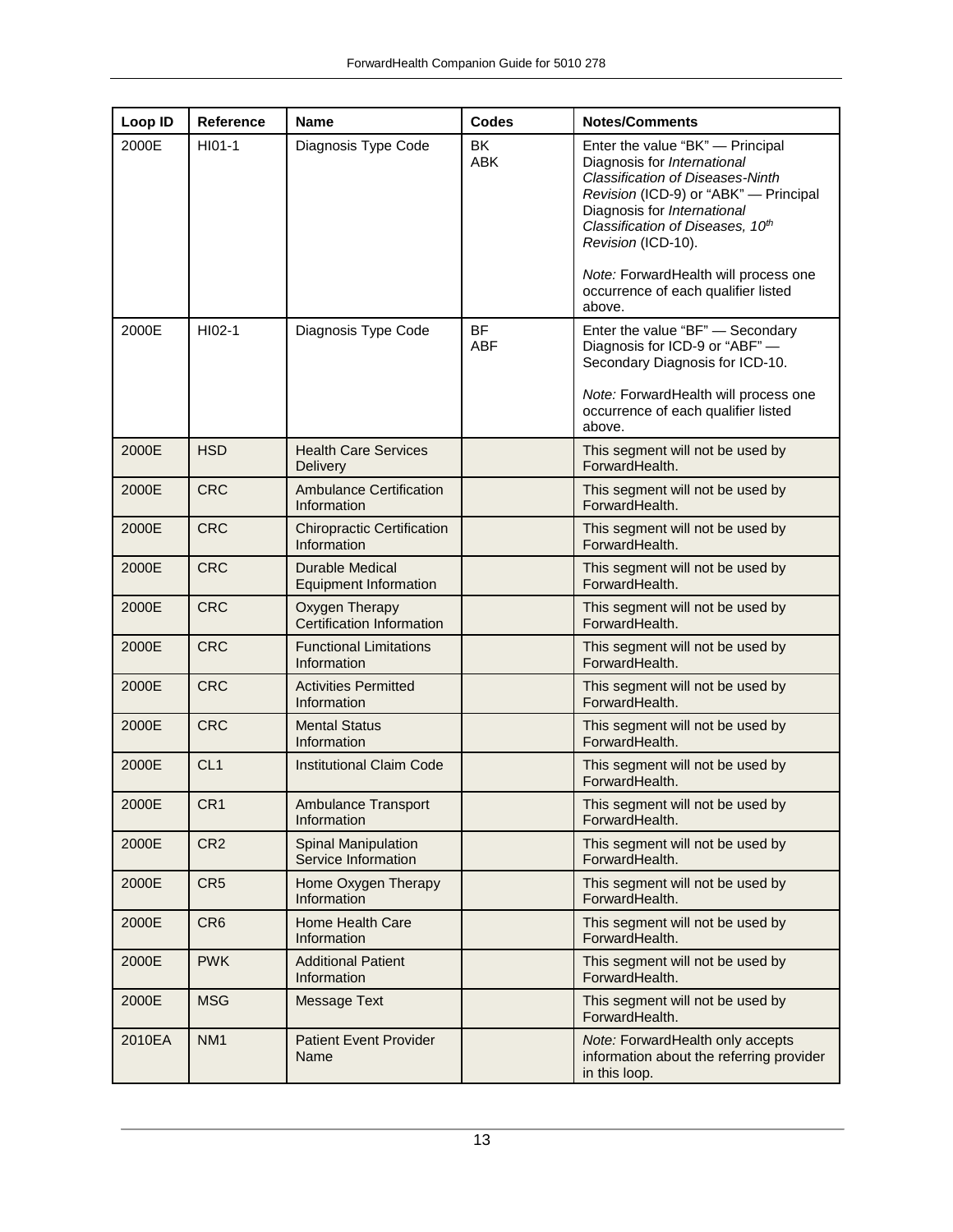| Loop ID            | <b>Reference</b> | <b>Name</b>                                                   | Codes     | <b>Notes/Comments</b>                                                                                                                        |
|--------------------|------------------|---------------------------------------------------------------|-----------|----------------------------------------------------------------------------------------------------------------------------------------------|
| 2010EA             | <b>NM101</b>     | <b>Entity Identifier Code</b>                                 | <b>DN</b> | Enter the value "DN" - Referring<br>Provider. This is the only value<br>accepted and only required by<br>ForwardHealth for hearing aide PAs. |
| 2010EA             | <b>NM102</b>     | <b>Entity Type Qualifier</b>                                  | 1         |                                                                                                                                              |
| 2010EA             | NM103            | <b>Patient Event Provider</b><br>Last or Organization<br>Name |           | Enter the billing provider's last name if<br>the provider is an individual; otherwise,<br>enter the organization's name.                     |
| 2010EA             | <b>NM104</b>     | <b>Patient Event Provider</b><br><b>First Name</b>            |           | Enter the billing provider's first name if<br>the provider is an individual.                                                                 |
| 2010EA             | <b>NM105</b>     | <b>Patient Event Provider</b><br>Middle Name                  |           | This element will not be used by<br>ForwardHealth.                                                                                           |
| 2010EA             | NM106            | <b>Patient Event Provider</b><br>Name Prefix                  |           | This element will not be used by<br>ForwardHealth.                                                                                           |
| 2010EA             | <b>NM107</b>     | <b>Patient Event Provider</b><br>Name Suffix                  |           | This element will not be used by<br>ForwardHealth.                                                                                           |
| 2010EA             | <b>NM108</b>     | <b>Identification Code</b><br>Qualifier                       | XX        | A referring provider is required to<br>submit using his or her NPI using value<br>"XX".                                                      |
| 2010EA             | NM109            | <b>Patient Event Provider</b><br>Identifier                   |           | Enter the NPI of the referring provider.                                                                                                     |
| 2010EA             | <b>REF</b>       | <b>Patient Event Provider</b><br>Supplemental                 |           | This segment will not be used by<br>ForwardHealth.                                                                                           |
| 2010EA             | N <sub>3</sub>   | <b>Patient Event Provider</b><br><b>Address</b>               |           | This segment will not be used by<br>ForwardHealth.                                                                                           |
| 2010EA             | N <sub>4</sub>   | <b>Patient Event Provider</b><br>City, State, ZIP Code        |           | This segment will not be used by<br>ForwardHealth.                                                                                           |
| 2010EA             | <b>PER</b>       | <b>Patient Event Provider</b><br><b>Contact Information</b>   |           | This segment will not be used by<br>ForwardHealth.                                                                                           |
| 2010EA             | <b>PRV</b>       | <b>Patient Event Provider</b><br>Information                  |           | This segment will not be used by<br>ForwardHealth.                                                                                           |
| 2010EB             |                  | <b>Patient Event</b><br>Transportation<br>Information         |           | This segment Loop will not be used by<br>ForwardHealth.                                                                                      |
| 2010 <sub>EC</sub> |                  | <b>Patient Event Other</b><br><b>UMO Name</b>                 |           | This segment Loop will not be used by<br>ForwardHealth.                                                                                      |
| 2000F              | HL.              | Service Level                                                 |           | ForwardHealth requires one service line<br>and will allow up to 26 service line<br>items.                                                    |
| 2000F              | <b>TRN</b>       | <b>Service Trace Number</b>                                   |           |                                                                                                                                              |
| 2000F              | <b>UM</b>        | <b>Health Care Services</b><br><b>Review Information</b>      |           | Note: This segment is ONLY required<br>by ForwardHealth if different than<br>UM04 in Loop 2000E. Enter information<br>about the POS.         |
| 2000F              | <b>UM01</b>      | <b>Request Category Code</b>                                  | <b>HS</b> |                                                                                                                                              |
| 2000F              | <b>UM02</b>      | <b>Certification Type Code</b>                                | I         |                                                                                                                                              |
| 2000F              | <b>UM03</b>      | Service Type Code                                             |           | See Appendix A for valid values.                                                                                                             |
| 2000F              | UM04-1           | Facility Type Code                                            |           | Enter a POS code.                                                                                                                            |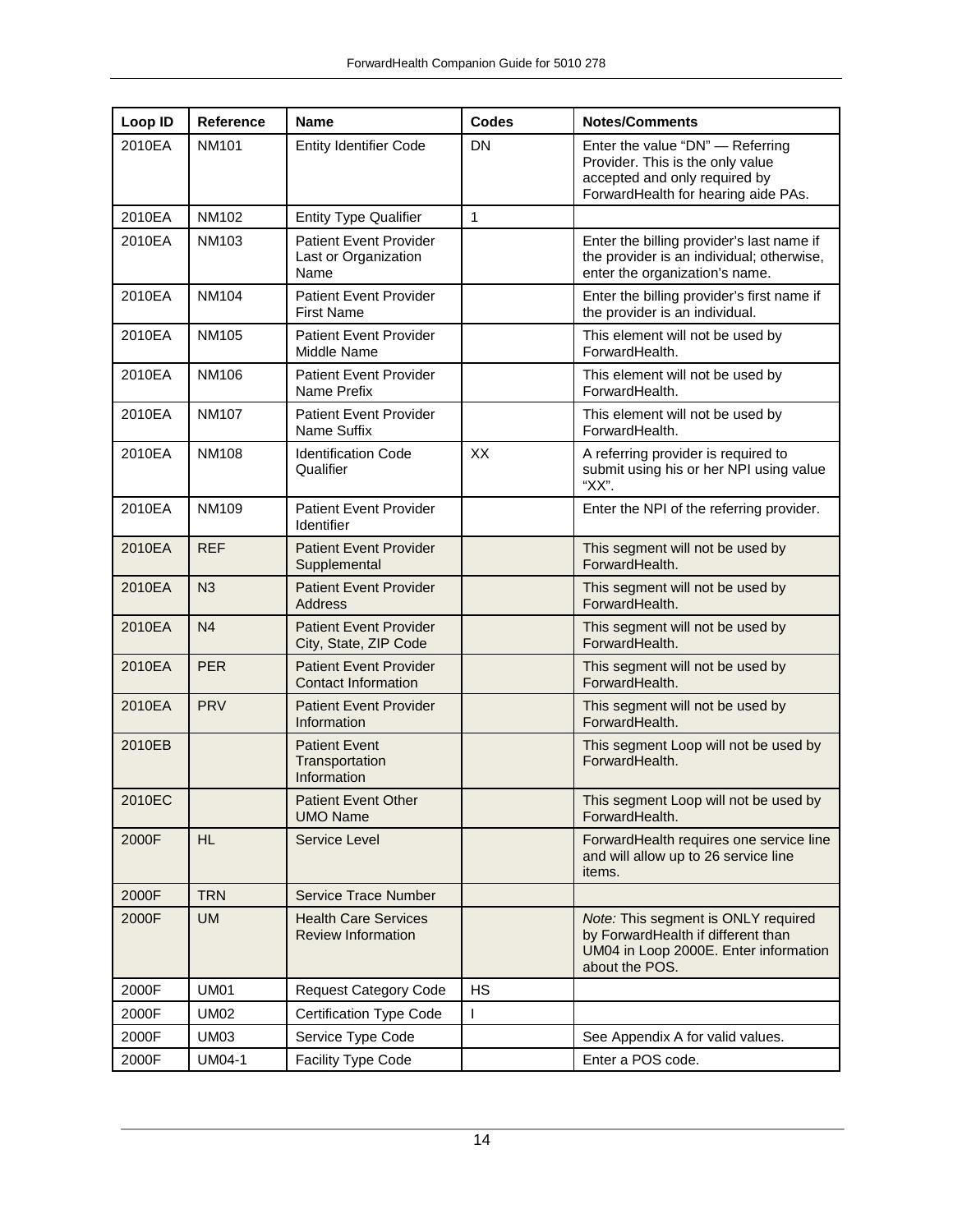| Loop ID | <b>Reference</b>  | <b>Name</b>                                                         | <b>Codes</b>   | <b>Notes/Comments</b>                                                                                                                                                                             |
|---------|-------------------|---------------------------------------------------------------------|----------------|---------------------------------------------------------------------------------------------------------------------------------------------------------------------------------------------------|
| 2000F   | <b>UM04-2</b>     | <b>Facility Code Qualifier</b>                                      | B              | Enter the value "B" - Place of Service<br>Codes for Professional or Dental<br>Services. This is the only value<br>accepted by ForwardHealth and is used<br>for Institutional (SV2) services also. |
| 2000F   | <b>REF</b>        | <b>Previous Review</b><br><b>Authorization Number</b>               |                | This segment will not be used by<br>ForwardHealth.                                                                                                                                                |
|         |                   |                                                                     |                | Note: ForwardHealth is only accepting<br>the initial request.                                                                                                                                     |
| 2000F   | <b>REF</b>        | <b>Previous Review</b><br><b>Administrative Reference</b><br>Number |                | This segment will not be used by<br>ForwardHealth.                                                                                                                                                |
|         |                   |                                                                     |                | Note: ForwardHealth is only accepting<br>the initial request.                                                                                                                                     |
| 2000F   | <b>DTP</b>        | Service Date                                                        |                | Note: Enter the First Date of Treatment<br>$-$ SOI.                                                                                                                                               |
|         |                   |                                                                     |                | Required when submitting an SOI PA.                                                                                                                                                               |
| 2000F   | DTP01             | Date Time Qualifier                                                 | 472            |                                                                                                                                                                                                   |
| 2000F   | DTP <sub>02</sub> | Date Time Period<br><b>Format Qualifier</b>                         | D <sub>8</sub> | Enter the value " $D8$ " - a single date.<br>This is the only value accepted by<br>ForwardHealth.                                                                                                 |
| 2000F   | DTP03             | Proposed or Actual<br>Service Date                                  |                | Date Format: YYYYMMDD                                                                                                                                                                             |
| 2000F   | SV <sub>1</sub>   | <b>Professional Service</b>                                         |                |                                                                                                                                                                                                   |
| 2000F   | SV101-1           | Product or Service ID<br>Qualifier                                  | HC             | Enter "HC" - accepted qualifier.<br>Note: Any additional qualifier submitted<br>will result in a 33 input AAA error.                                                                              |
| 2000F   | SV101-2           | Procedure Code                                                      |                | ForwardHealth requires one valid<br>procedure code.                                                                                                                                               |
| 2000F   | SV101-3           | <b>Procedure Modifier</b>                                           |                |                                                                                                                                                                                                   |
| 2000F   | SV101-4           | <b>Procedure Modifier</b>                                           |                |                                                                                                                                                                                                   |
| 2000F   | SV101-5           | Procedure Modifier                                                  |                |                                                                                                                                                                                                   |
| 2000F   | SV101-6           | Procedure Modifier                                                  |                |                                                                                                                                                                                                   |
| 2000F   | SV101-7           | Procedure Code<br>Description                                       |                |                                                                                                                                                                                                   |
| 2000F   | SV101-8           | Procedure Code                                                      |                | This element will not be used by<br>ForwardHealth.                                                                                                                                                |
| 2000F   | SV102             | Service Line Amount                                                 |                | Enter the dollars requested.                                                                                                                                                                      |
|         |                   |                                                                     |                | Note: ForwardHealth allows the format<br>to include two digits to the right of the<br>decimal place.                                                                                              |
| 2000F   | SV103             | Unit or Basis for<br><b>Measurement Code</b>                        | <b>UN</b>      | Enter the value "UN" - Units. This is<br>the only value accepted by<br>ForwardHealth.                                                                                                             |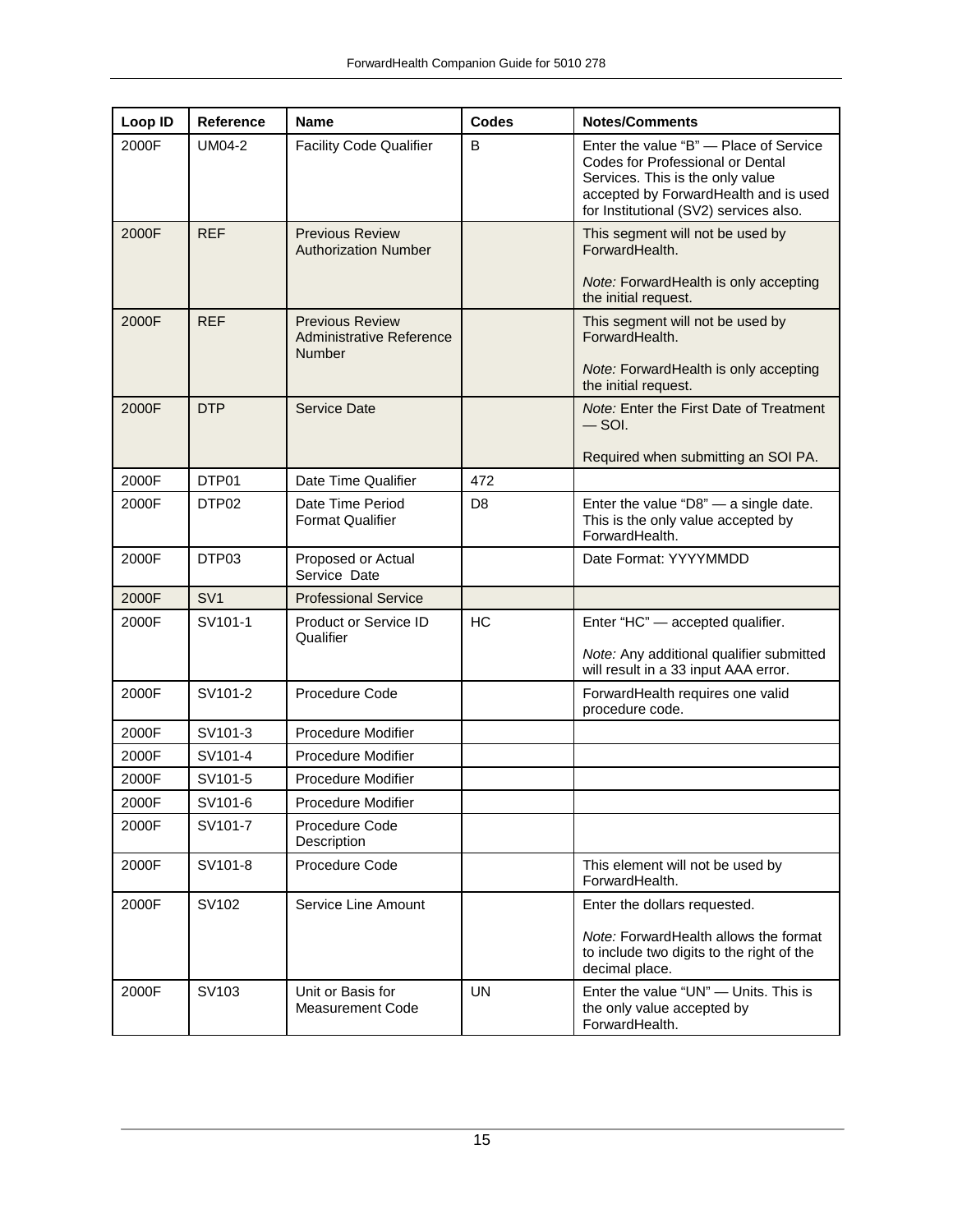| Loop ID | <b>Reference</b> | <b>Name</b>                                  | <b>Codes</b>   | <b>Notes/Comments</b>                                                                                                                                                                                                                |
|---------|------------------|----------------------------------------------|----------------|--------------------------------------------------------------------------------------------------------------------------------------------------------------------------------------------------------------------------------------|
| 2000F   | SV104            | Service Unit Count                           |                | Enter the units requested.                                                                                                                                                                                                           |
|         |                  |                                              |                | Note: ForwardHealth allows the format<br>to include three digits to the right of the<br>decimal place.                                                                                                                               |
| 2000F   | SV107-1          | Diagnosis Code Pointer                       |                | This element will not be used by<br>ForwardHealth.                                                                                                                                                                                   |
| 2000F   | SV107-2          | Diagnosis Code Pointer                       |                | This element will not be used by<br>ForwardHealth.                                                                                                                                                                                   |
| 2000F   | SV107-3          | Diagnosis Code Pointer                       |                | This element will not be used by<br>ForwardHealth.                                                                                                                                                                                   |
| 2000F   | SV107-4          | Diagnosis Code Pointer                       |                | This element will not be used by<br>ForwardHealth.                                                                                                                                                                                   |
| 2000F   | SV111            | <b>EPSDT</b> Indicator                       |                | This service level element is not used<br>by ForwardHealth.                                                                                                                                                                          |
| 2000F   | SV120            | Level of Care Code                           |                | This element will not be used by<br>ForwardHealth.                                                                                                                                                                                   |
| 2000F   | SV <sub>2</sub>  | <b>Institutional Service</b>                 |                | Note: ForwardHealth requires revenue<br>and procedure codes to be submitted<br>on two separate service lines. If<br>revenue and procedure codes are<br>submitted on the same service line it<br>will result in a 33 input AAA error. |
| 2000F   | SV201            | Service Line Revenue<br>Code                 |                | Enter Inpatient, Outpatient, or Long<br>Term Care Revenue Codes.                                                                                                                                                                     |
| 2000F   | SV202-1          | Product or Service ID<br>Qualifier           | HC<br>ID<br>ZZ | Enter "HC", "ID", or "ZZ" - accepted<br>qualifiers.<br>Note: Any additional qualifier submitted<br>will result in a 33 input AAA error.                                                                                              |
| 2000F   | SV202-2          | <b>Procedure Code</b>                        |                | ForwardHealth requires one valid<br>procedure code, unless revenue code<br>is submitted for service.                                                                                                                                 |
| 2000F   | SV202-3          | <b>Procedure Modifier</b>                    |                |                                                                                                                                                                                                                                      |
| 2000F   | SV202-4          | Procedure Modifier                           |                |                                                                                                                                                                                                                                      |
| 2000F   | SV202-5          | Procedure Modifier                           |                |                                                                                                                                                                                                                                      |
| 2000F   | SV202-6          | Procedure Modifier                           |                |                                                                                                                                                                                                                                      |
| 2000F   | SV202-7          | Procedure Code<br>Description                |                |                                                                                                                                                                                                                                      |
| 2000F   | SV202-8          | Procedure Code                               |                | This element will not be used by<br>ForwardHealth.                                                                                                                                                                                   |
| 2000F   | SV203            | Service Line Amount                          |                | Enter the dollars requested.<br>Note: ForwardHealth allows the format<br>to include two digits to the right of the<br>decimal place.                                                                                                 |
| 2000F   | SV204            | Unit or Basis for<br><b>Measurement Code</b> | <b>UN</b>      | Enter the value "UN" - Units. This is<br>the only value accepted by<br>ForwardHealth.                                                                                                                                                |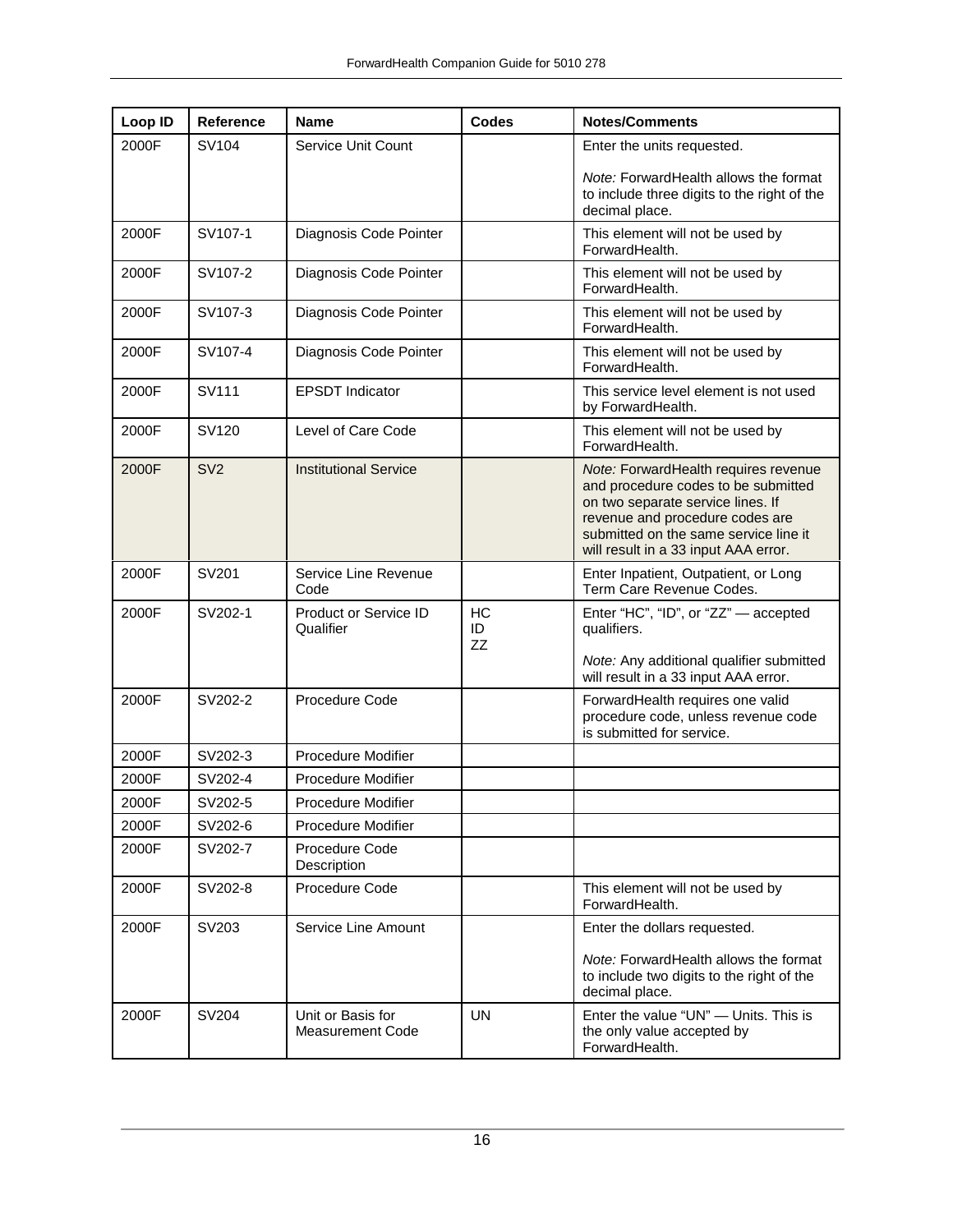| Loop ID | <b>Reference</b> | <b>Name</b>                                           | <b>Codes</b> | <b>Notes/Comments</b>                                                                                                                |
|---------|------------------|-------------------------------------------------------|--------------|--------------------------------------------------------------------------------------------------------------------------------------|
| 2000F   | SV205            | Service Unit Count                                    |              | Enter the units requested.                                                                                                           |
|         |                  |                                                       |              | Note: ForwardHealth allows the format<br>to include three digits to the right of the<br>decimal place.                               |
| 2000F   | SV206            | <b>Unit Rate</b>                                      |              | This element will not be used by<br>ForwardHealth.                                                                                   |
| 2000F   | SV209            | <b>Nursing Home</b><br><b>Residential Status Code</b> |              | This element will not be used by<br>ForwardHealth.                                                                                   |
| 2000F   | SV210            | Level of Care Code                                    |              | This element will not be used by<br>ForwardHealth.                                                                                   |
| 2000F   | SV <sub>3</sub>  | <b>Dental Service</b>                                 |              |                                                                                                                                      |
| 2000F   | SV301-1          | Product or Service ID<br>Qualifier                    | <b>AD</b>    |                                                                                                                                      |
| 2000F   | SV301-2          | Procedure Code                                        |              | ForwardHealth requires one valid<br>procedure code.                                                                                  |
| 2000F   | SV301-3          | Procedure Modifier                                    |              |                                                                                                                                      |
| 2000F   | SV301-4          | <b>Procedure Modifier</b>                             |              |                                                                                                                                      |
| 2000F   | SV301-5          | <b>Procedure Modifier</b>                             |              |                                                                                                                                      |
| 2000F   | SV301-6          | <b>Procedure Modifier</b>                             |              |                                                                                                                                      |
| 2000F   | SV301-7          | Description                                           |              |                                                                                                                                      |
| 2000F   | SV301-8          | <b>Procedure Code</b>                                 |              | This element will not be used by<br>ForwardHealth.                                                                                   |
| 2000F   | SV302            | Service Line Amount                                   |              | Enter the dollars requested.                                                                                                         |
|         |                  |                                                       |              | Note: ForwardHealth allows the format<br>to include 2 digits to the right of the<br>decimal place.                                   |
| 2000F   | SV304-1          | Oral Cavity Designation<br>Code                       |              | Required when necessary to report<br>areas of the mouth that are being<br>treated.                                                   |
| 2000F   | SV304-2          | Oral Cavity Designation<br>Code                       |              | This element will not be used by<br>ForwardHealth.                                                                                   |
| 2000F   | SV304-3          | Oral Cavity Designation<br>Code                       |              | This element will not be used by<br>ForwardHealth.                                                                                   |
| 2000F   | SV304-4          | Oral Cavity Designation<br>Code                       |              | This element will not be used by<br>ForwardHealth.                                                                                   |
| 2000F   | SV304-5          | <b>Oral Cavity Designation</b><br>Code                |              | This element will not be used by<br>ForwardHealth.                                                                                   |
| 2000F   | SV305            | Prosthesis, Crown, or<br><b>Inlay Code</b>            |              | This element will not be used by<br>ForwardHealth.                                                                                   |
| 2000F   | SV306            | Service Unit Count<br>Number of Procedures            |              | Enter the units requested.<br>Note: ForwardHealth allows the format<br>to include three digits to the right of the<br>decimal place. |
| 2000F   | SV307            | Description                                           |              |                                                                                                                                      |
| 2000F   | <b>TOO</b>       | <b>Tooth Information</b>                              |              |                                                                                                                                      |
| 2000F   | <b>TOO01</b>     | Code List Qualifier Code                              | <b>JP</b>    |                                                                                                                                      |
| 2000F   | <b>TOO02</b>     | <b>Tooth Code</b>                                     |              | Enter Tooth Code.                                                                                                                    |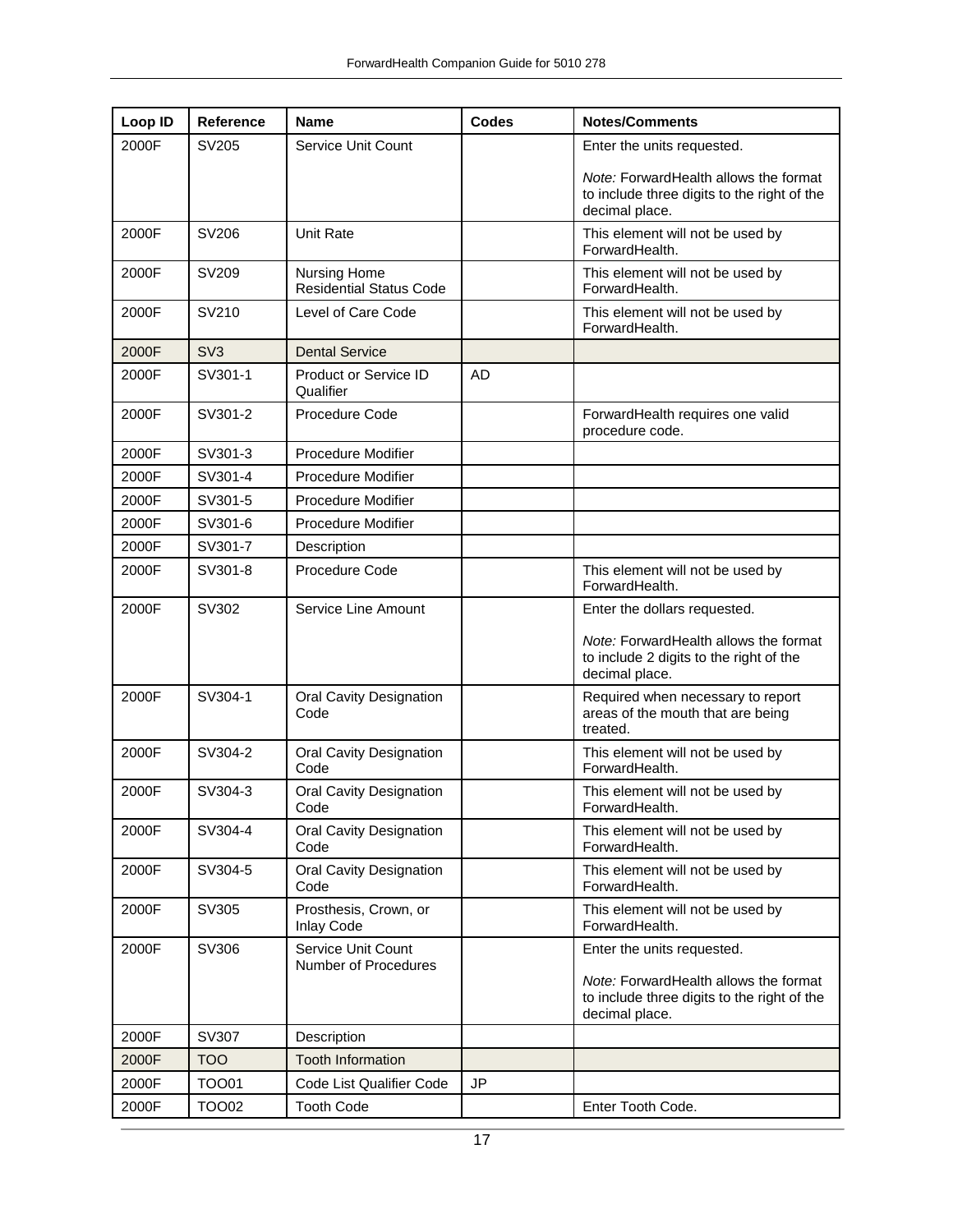| Loop ID | <b>Reference</b>  | <b>Name</b>                                               | <b>Codes</b> | <b>Notes/Comments</b>                                                                                                         |
|---------|-------------------|-----------------------------------------------------------|--------------|-------------------------------------------------------------------------------------------------------------------------------|
| 2000F   | TOO3-1            | <b>Tooth Surface Code</b>                                 |              | This element will not be used by<br>ForwardHealth.                                                                            |
| 2000F   | TOO3-2            | <b>Tooth Surface Code</b>                                 |              | This element will not be used by<br>ForwardHealth.                                                                            |
| 2000F   | TOO3-3            | <b>Tooth Surface Code</b>                                 |              | This element will not be used by<br>ForwardHealth.                                                                            |
| 2000F   | TOO3-4            | <b>Tooth Surface Code</b>                                 |              | This element will not be used by<br>ForwardHealth.                                                                            |
| 2000F   | TOO3-5            | <b>Tooth Surface Code</b>                                 |              | This element will not be used by<br>ForwardHealth.                                                                            |
| 2000F   | <b>HSD</b>        | <b>Health Care Services</b><br><b>Delivery</b>            |              | This segment will not be used by<br>ForwardHealth.                                                                            |
| 2000F   | <b>PWK</b>        | <b>Additional Service</b><br>Information                  |              | This segment will not be used by<br>ForwardHealth.                                                                            |
| 2000F   | <b>MSG</b>        | <b>Message Text</b>                                       |              | This segment will not be used by<br>ForwardHealth.                                                                            |
| 2010F   | NM <sub>1</sub>   | <b>Service Provider Name</b>                              |              | Note: ForwardHealth only accepts<br>information about the rendering<br>provider in this segment.                              |
| 2010F   | <b>NM101</b>      | <b>Entity Identifier Code</b>                             | SJ           | Enter the value "SJ" - Rendering<br>Provider. This is the only value<br>accepted by ForwardHealth.                            |
| 2010F   | NM102             | <b>Entity Type Qualifier</b>                              | 1 or 2       |                                                                                                                               |
| 2010F   | NM103             | Service Provider Last or<br><b>Organization Name</b>      |              | Enter the rendering provider's last<br>name if the provider is an individual;<br>otherwise, enter the organization's<br>name. |
| 2010F   | <b>NM104</b>      | Service Provider First<br>Name                            |              | Enter the rendering provider's first<br>name if the provider is an individual.                                                |
| 2010F   | NM <sub>105</sub> | Service Provider Middle<br>Name                           |              | This element will not be used by<br>ForwardHealth.                                                                            |
| 2010F   | NM106             | Service Provider Name<br>Prefix                           |              | This element will not be used by<br>ForwardHealth.                                                                            |
| 2010F   | <b>NM107</b>      | Service Provider Name<br>Suffix                           |              | This element will not be used by<br>ForwardHealth.                                                                            |
| 2010F   | <b>NM108</b>      | <b>Identification Code</b><br>Qualifier                   | XX           | All health care providers are required<br>to submit their NPI using value "XX".                                               |
|         |                   |                                                           |              | Non-healthcare providers are required<br>to submit the most appropriate qualifier.                                            |
|         |                   |                                                           |              | Note: This information will not be used<br>by ForwardHealth.                                                                  |
| 2010F   | NM109             | Service Provider<br>Identifier                            |              | Enter the NPI of the rendering provider.                                                                                      |
| 2010F   | <b>REF</b>        | <b>Service Provider</b><br>Supplemental<br>Identification |              | ForwardHealth requires non-healthcare<br>provider to submit a Medicaid ID.                                                    |
|         |                   |                                                           |              | Not required if NPI was submitted for<br>NM109.                                                                               |
| 2010F   | REF01             | Reference Identification<br>Qualifier                     | ZH           | Enter a value of "ZH" to enter a non-<br>healthcare provider.                                                                 |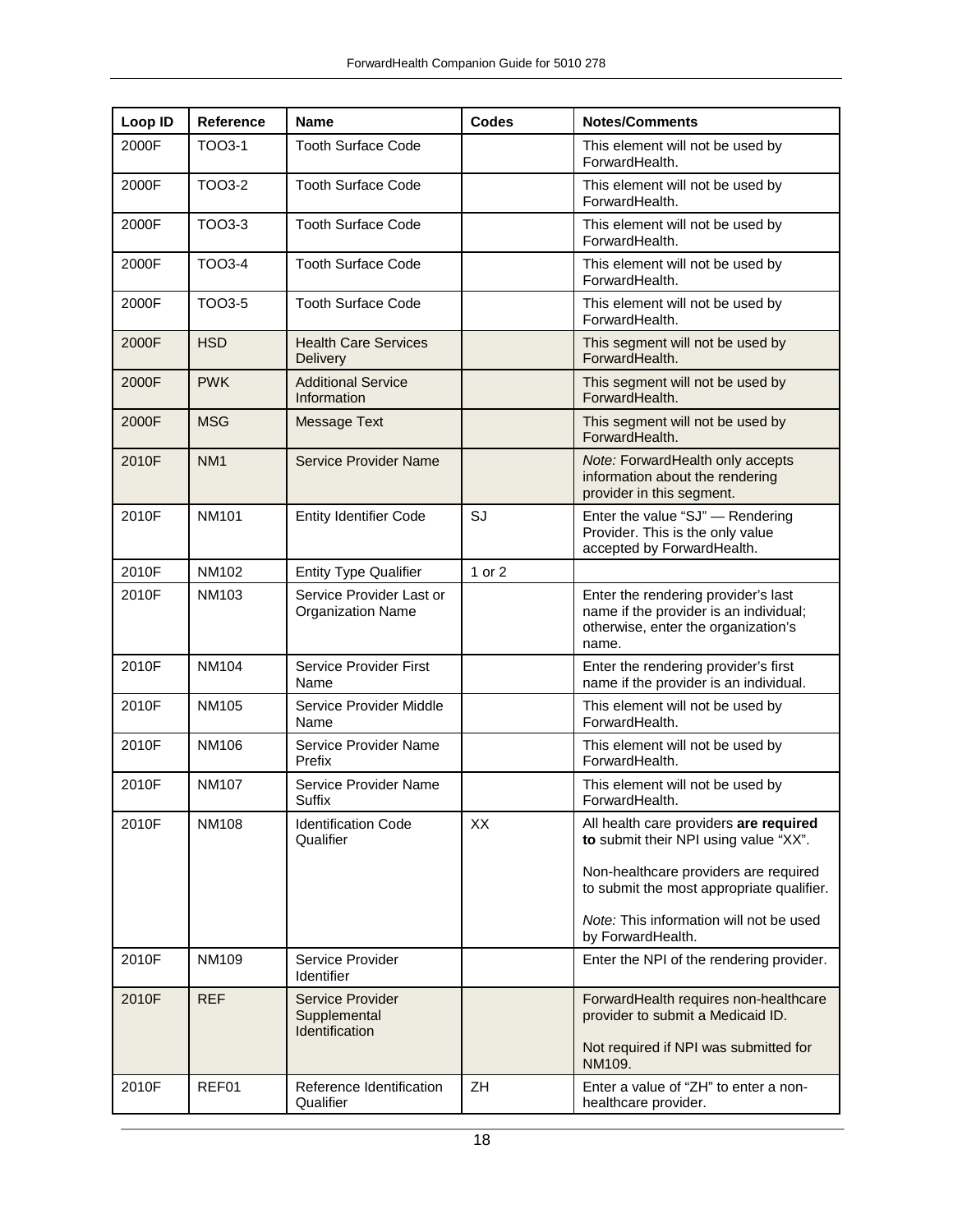| Loop ID | <b>Reference</b>  | <b>Name</b>                                                  | Codes          | <b>Notes/Comments</b>                                                                                      |
|---------|-------------------|--------------------------------------------------------------|----------------|------------------------------------------------------------------------------------------------------------|
| 2010F   | REF <sub>02</sub> | Service Provider<br>Supplemental Identifier                  |                | Enter an eight- or nine-digit Medicaid<br>provider ID.                                                     |
| 2010F   | REF <sub>03</sub> | License Number State<br>Code                                 |                | This element will not be used by<br>ForwardHealth.                                                         |
| 2010F   | N <sub>3</sub>    | Service Provider<br><b>Address</b>                           |                | This segment will not be used by<br>ForwardHealth.                                                         |
| 2010F   | N <sub>4</sub>    | Service Provider City,<br>State, ZIP Code                    |                | This segment will not be used by<br>ForwardHealth.                                                         |
| 2010F   | <b>PER</b>        | Service Provider Contact<br>Information                      |                | This segment will not be used by<br>ForwardHealth.                                                         |
| 2010F   | <b>PRV</b>        | Service Provider<br>Information                              |                |                                                                                                            |
| 2010F   | PRV01             | <b>Provider Code</b>                                         | <b>PE</b>      |                                                                                                            |
| 2010F   | PRV <sub>02</sub> | Reference Identification<br>Qualifier                        | <b>PXC</b>     |                                                                                                            |
| 2010F   | PRV <sub>03</sub> | Provider Taxonomy<br>Code                                    |                | Enter the rendering provider's<br>taxonomy code.                                                           |
|         | <b>SE</b>         | <b>Transaction Set Trailer</b>                               |                |                                                                                                            |
|         | <b>GE</b>         | <b>Functional Group Trailer</b>                              |                |                                                                                                            |
|         | <b>IEA</b>        | Interchange Control<br>Trailer                               |                |                                                                                                            |
|         | IEA01             | Number of Functional<br>Groups Included in an<br>Interchange | $\overline{2}$ | The number in this field is a count of<br>the "GS" records created. This must<br>always be a value of "2". |
|         | IEA02             | Interchange Control<br>Number                                |                | The number in this field must be<br>identical to the number entered in<br><b>ISA13.</b>                    |

### <span id="page-19-0"></span>**4.1 278 Health Care Services Review Response (005010X217)**

| Loop ID | <b>Reference</b> | <b>Name</b>                                                  | Codes     | <b>Notes/Comments</b>                                                                                                                |
|---------|------------------|--------------------------------------------------------------|-----------|--------------------------------------------------------------------------------------------------------------------------------------|
|         | <b>ISA</b>       | Interchange Control<br>Header                                |           | The ISA is a fixed-length record with<br>fixed-length fields.                                                                        |
|         | ISA05            | Interchange ID (Sender)<br>Qualifier                         | ZZ        | This field will contain a value of "ZZ" to<br>indicate mutually defined.                                                             |
|         | ISA06            | Interchange Sender ID                                        | WISC_DHFS | This field will contain "WISC DHFS".                                                                                                 |
|         | ISA07            | Interchange ID<br>(Receiver) Qualifier                       | ZZ        | This field will contain a value of "ZZ" to<br>indicate mutually defined.                                                             |
|         | ISA08            | Interchange Receiver ID                                      |           | This field will contain the nine-digit<br>numeric Trading Partner identification<br>number assigned by ForwardHealth<br>interChange. |
|         | <b>GS</b>        | <b>Functional Group</b><br>Header                            |           |                                                                                                                                      |
|         | <b>ST</b>        | <b>Transaction Set Header</b>                                |           |                                                                                                                                      |
|         | <b>BHT</b>       | Beginning of<br><b>Hierarchical Transaction</b>              |           |                                                                                                                                      |
|         | <b>HL</b>        | <b>Utilization Management</b><br>Organization (UMO)<br>Level |           |                                                                                                                                      |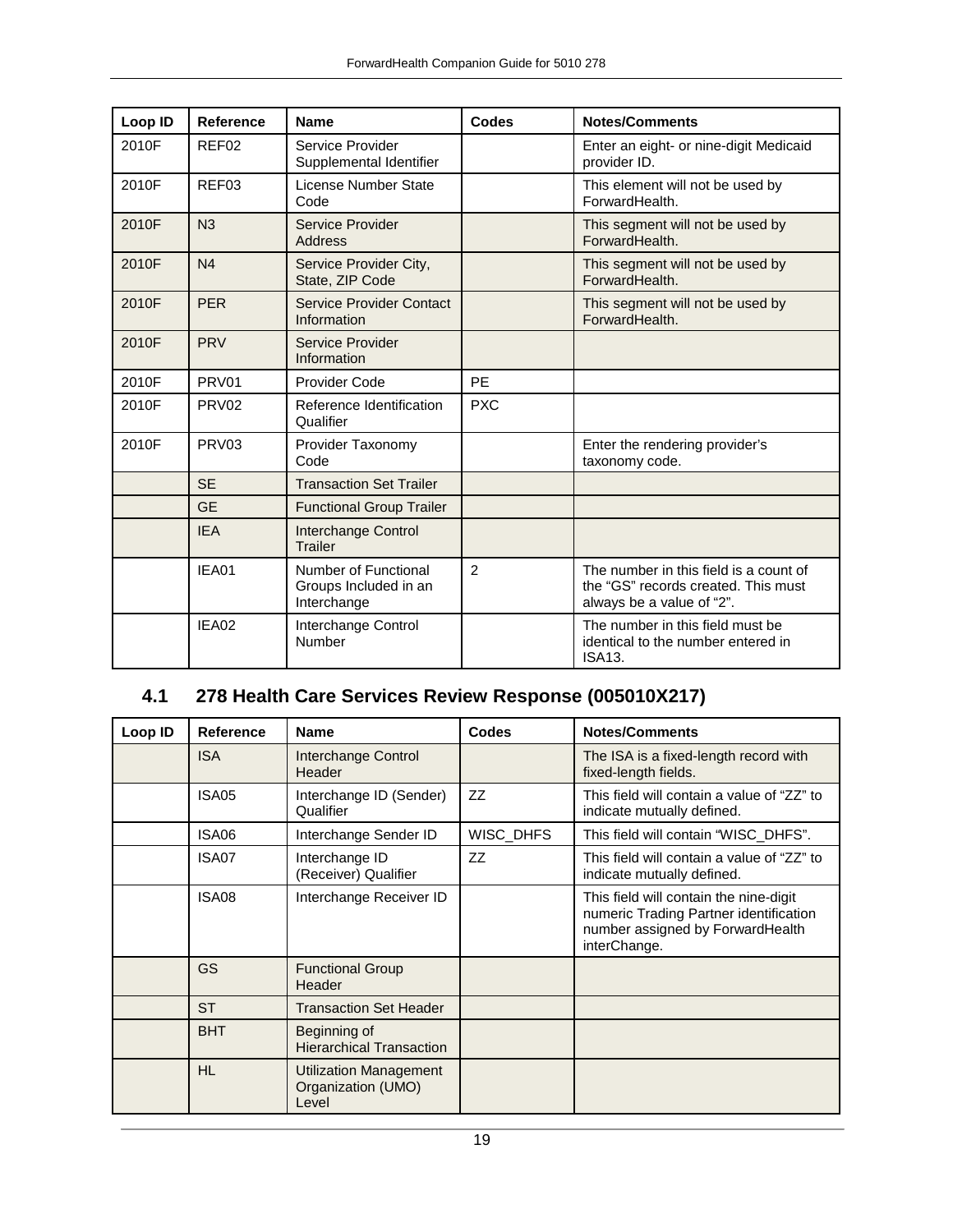| Loop ID | <b>Reference</b> | <b>Name</b>                                                                         | <b>Codes</b>           | <b>Notes/Comments</b>                                                                                                                                               |
|---------|------------------|-------------------------------------------------------------------------------------|------------------------|---------------------------------------------------------------------------------------------------------------------------------------------------------------------|
| 2000A   | AAA              | <b>Request Validation</b>                                                           |                        | This segment is not used by<br>ForwardHealth.                                                                                                                       |
| 2010A   | NM <sub>2</sub>  | <b>Utilization Management</b><br>Organization (UMO)<br>Name                         |                        |                                                                                                                                                                     |
| 2010A   | <b>NM101</b>     | <b>Entity Identifier Code</b>                                                       | X <sub>3</sub>         |                                                                                                                                                                     |
| 2010A   | NM102            | <b>Entity Type Qualifier</b>                                                        | $\overline{2}$         |                                                                                                                                                                     |
| 2010A   | NM103            | <b>Utilization Management</b><br>Organization (UMO)<br>Last or Organization<br>Name | ForwardHealth          |                                                                                                                                                                     |
| 2010A   | <b>NM108</b>     | <b>Identification Code</b><br>Qualifier                                             | PI                     |                                                                                                                                                                     |
| 2010A   | NM109            | <b>Utilization Management</b><br>Organization (UMO)<br>Identifier                   | WISC_TXIX<br>WISC_WCDP | ForwardHealth will send back the payer<br>identifier sent in on the inbound<br>transaction.                                                                         |
| 2010A   | <b>PER</b>       | <b>Utilization Management</b><br>Organization (UMO)<br><b>Contact Information</b>   |                        | This segment is not used by<br>ForwardHealth.                                                                                                                       |
| 2010A   | <b>AAA</b>       | <b>Utilization Management</b><br>Organization (UMO)<br><b>Request Validation</b>    |                        | This AAA segment will allow<br>ForwardHealth to report if a system<br>error occurs.                                                                                 |
| 2010A   | AAA01            | Valid Request Indicator                                                             | N                      | A value of "N" indicates the request is<br>invalid                                                                                                                  |
| 2010A   | AAA03            | Reject Reason Code                                                                  | 42                     | 42 - Unable to Respond at Current<br>Time.                                                                                                                          |
| 2010A   | AAA04            | Follow-up Action Code                                                               | P                      | P - Please Resubmit Original<br>Transaction.                                                                                                                        |
| 2010B   | AAA              | <b>Requester Request</b><br>Validation                                              |                        | This AAA segment will allow<br>ForwardHealth to report if the data<br>submitted for the requester is invalid.                                                       |
| 2010B   | AAA01            | Valid Request Indicator                                                             | N                      | A value of "N" indicates the request is<br>invalid.                                                                                                                 |
| 2010B   | AAA03            | Reject Reason Code                                                                  | 15, 43, 44 or<br>51    | 15 - Required application data<br>missing.<br>43 - Invalid/Missing Provider<br>Identification.<br>44 - Invalid/Missing Provider Name?<br>51 - Provider Not on File. |
| 2010B   | AAA04            | Follow-up Action Code                                                               | $\mathsf{C}$           | C - Please Correct and Resubmit.                                                                                                                                    |
| 2010B   | <b>PRV</b>       | <b>Requester Provider</b><br>Information                                            |                        | ForwardHealth will send back<br>information sent on the inbound<br>transaction.                                                                                     |
| 2010C   | AAA              | <b>Subscriber Request</b><br>Validation                                             |                        | This AAA segment will allow<br>ForwardHealth to report if<br>subscriber/member information is<br>invalid.                                                           |
| 2010C   | AAA01            | Valid Request Indicator                                                             | N                      | A value of "N" indicates the request is<br>invalid.                                                                                                                 |
| 2010C   | AAA03            | Reject Reason Code                                                                  | 64,65, or 67           | 64 - Invalid/Missing Patient ID.<br>65 - Invalid/Missing Patient Name.<br>67 - Patient Not Found.                                                                   |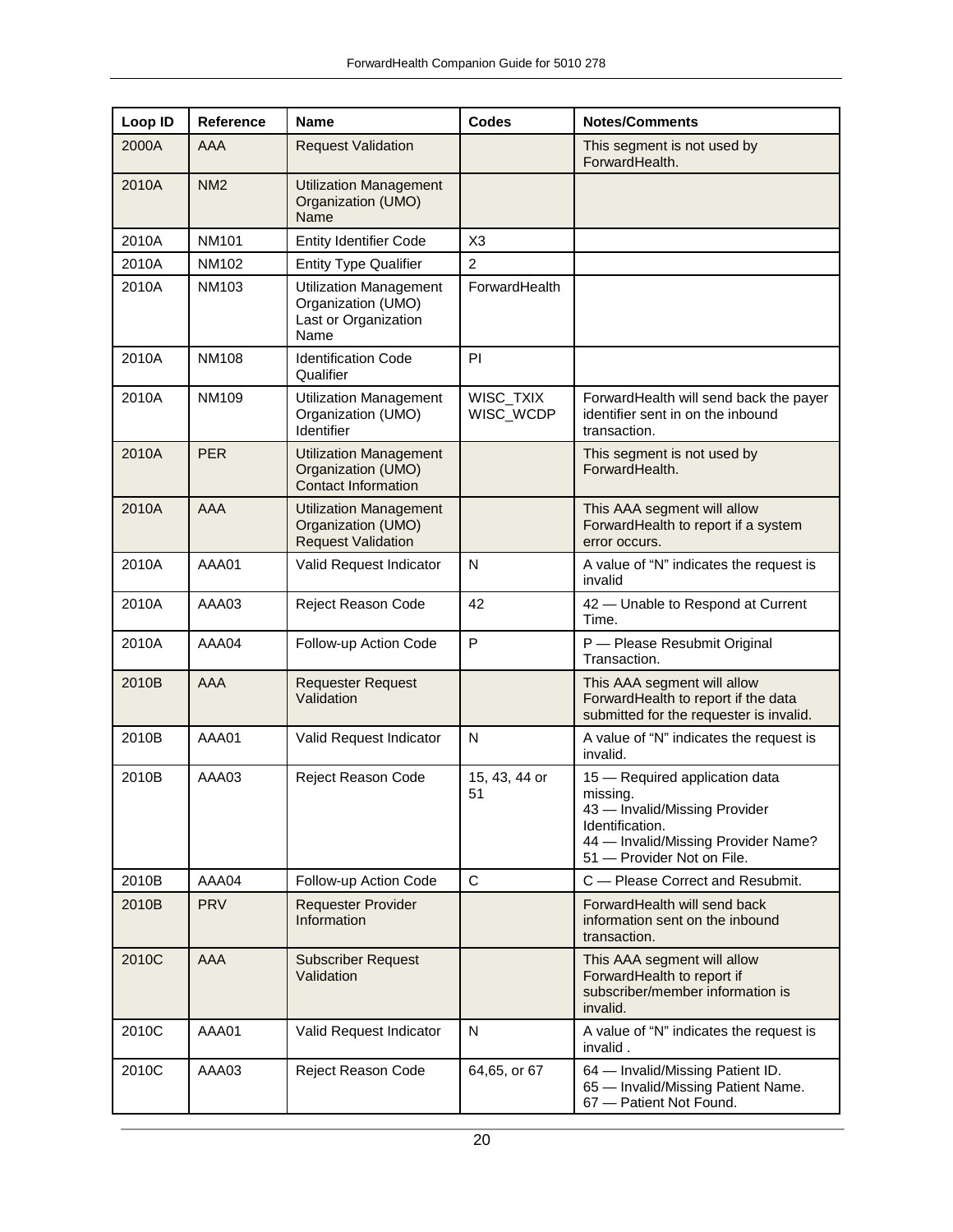| Loop ID | <b>Reference</b> | <b>Name</b>                                            | <b>Codes</b> | <b>Notes/Comments</b>                                                                                                                                                                                                 |
|---------|------------------|--------------------------------------------------------|--------------|-----------------------------------------------------------------------------------------------------------------------------------------------------------------------------------------------------------------------|
| 2010C   | AAA04            | Follow-up Action Code                                  | $\mathsf{C}$ | C - Please Correct and Resubmit.                                                                                                                                                                                      |
| 2010C   | <b>DMG</b>       | Subscriber Demographic<br>Information                  |              | This segment is not used by<br>ForwardHealth.                                                                                                                                                                         |
| 2010C   | <b>INS</b>       | <b>Subscriber Relationship</b>                         |              | This segment will not be used by<br>ForwardHealth.                                                                                                                                                                    |
| 2000D   | <b>HL</b>        | Dependent Level                                        |              | This Loop will not be used by<br>ForwardHealth.                                                                                                                                                                       |
| 2000E   | <b>HL</b>        | <b>Patient Event Level</b>                             |              |                                                                                                                                                                                                                       |
| 2000E   | <b>TRN</b>       | <b>Patient Event Tracking</b><br>Number                |              | ForwardHealth will send back if sent on<br>inbound transaction.                                                                                                                                                       |
| 2000E   | AAA              | <b>Patient Event Request</b><br>Validation             |              | This AAA segment will allow<br>ForwardHealth to report if the Patient<br>Event information is invalid.                                                                                                                |
| 2010E   | AAA01            | Valid Request Indicator                                | N            | A value of "N" indicates the request is<br>invalid.                                                                                                                                                                   |
| 2010E   | AAA03            | Reject Reason Code                                     | 15 or 33     | 15 - Required application data<br>missing.<br>33 - Input Errors.                                                                                                                                                      |
| 2010E   | AAA04            | Follow-up Action Code                                  | $\mathsf{C}$ | C - Please Correct and Resubmit.                                                                                                                                                                                      |
| 2000E   | <b>HCR</b>       | <b>Health Care Services</b><br>Review                  |              |                                                                                                                                                                                                                       |
| 2000E   | HCR01            | <b>Action Code</b>                                     | A4 or A3     | ForwardHealth will send "A4 -<br>Pended", for satisfactory transaction.<br>ForwardHealth will send "A3 - Not<br>Certified" when an AAA error is<br>reported in another Loop.                                          |
| 2000E   | HCR03            | <b>Review Decision</b><br>Reason Code                  | OV or 25     | ForwardHealth will indicate "OV"<br>(Requires Medical Review) when<br>$HCR01 = A4.$<br>ForwardHealth will indicate "25"<br>(Services were not considered due to<br>other errors in the request) when<br>$HCR01 = A3.$ |
| 2000E   | <b>REF</b>       | Administrative<br><b>Reference Number</b>              |              | ForwardHealth will return a PA number<br>on all satisfactory transactions.                                                                                                                                            |
| 2000E   | REF01            | Reference Identification<br>Qualifier                  | <b>NT</b>    |                                                                                                                                                                                                                       |
| 2000E   | REF02            | Administrative<br><b>Reference Number</b>              |              | This will be the PA number assigned by<br>ForwardHealth.                                                                                                                                                              |
| 2000E   | REF              | <b>Previous Review</b><br><b>Authorization Number</b>  |              | This segment is not used by<br>ForwardHealth.                                                                                                                                                                         |
| 2000E   | <b>DTP</b>       | <b>Onset of Current</b><br>Symptoms or Illness<br>Date |              | ForwardHealth will return the data sent<br>in on the inbound transaction.                                                                                                                                             |
| 2000E   | H <sub>II</sub>  | <b>Patient Diagnosis</b>                               |              | ForwardHealth will return the requested<br>PA date submitted on the inbound<br>request.                                                                                                                               |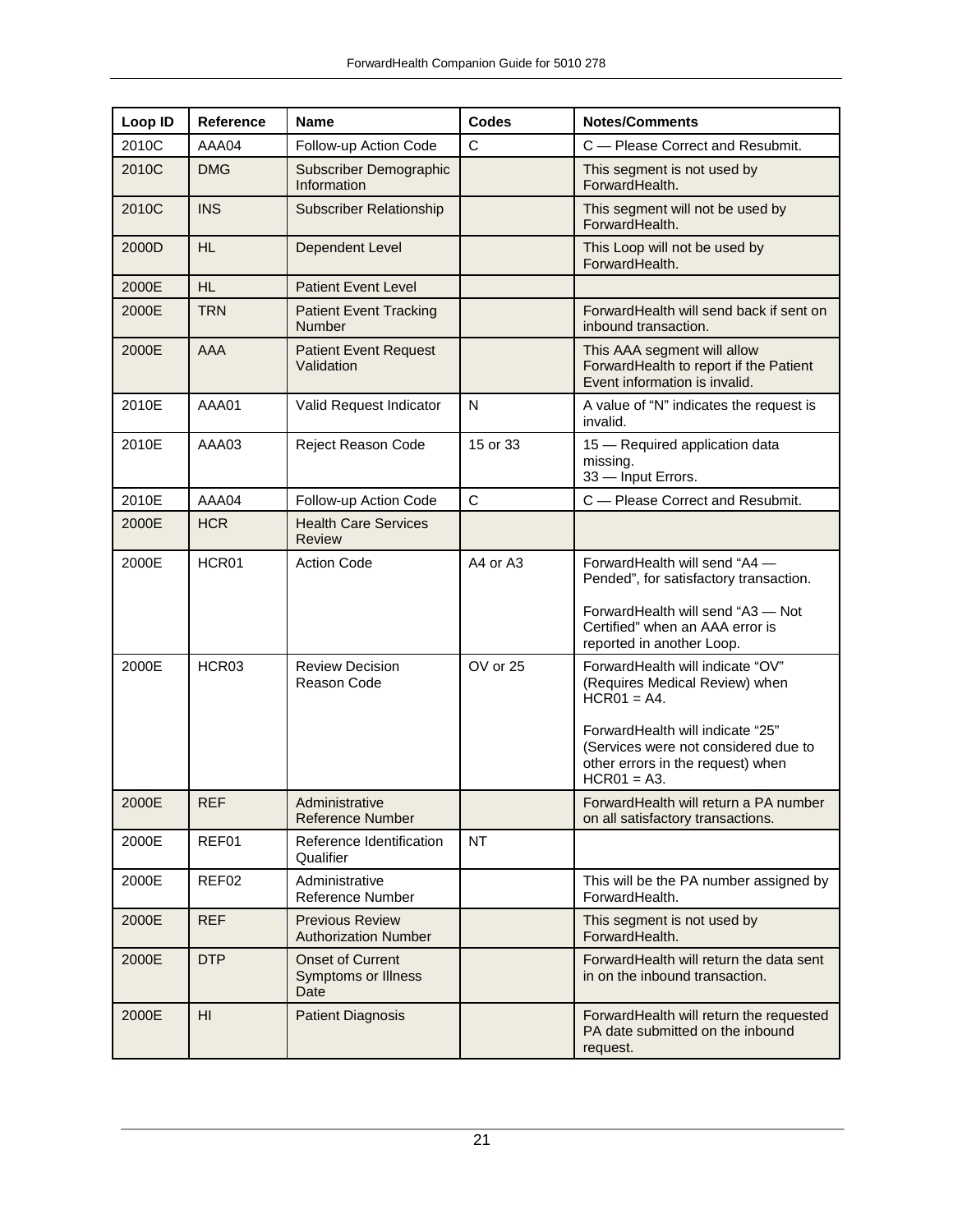| Loop ID | <b>Reference</b>  | <b>Name</b>                                                | <b>Codes</b> | <b>Notes/Comments</b>                                                                                                                                             |
|---------|-------------------|------------------------------------------------------------|--------------|-------------------------------------------------------------------------------------------------------------------------------------------------------------------|
| 2010EA  | NM <sub>1</sub>   | <b>Patient Event Provider</b><br>Name                      |              | Note: ForwardHealth recognizes<br>Patient Event Provider Name as the<br>referring provider and will return the<br>data sent in the Inbound Request.               |
| 2010EA  | AAA               | <b>Patient Event Provider</b><br><b>Request Validation</b> |              | This AAA segment will allow<br>ForwardHealth to report if the Patient<br>Event Provider supplemental<br>information is invalid.                                   |
| 2010EA  | AAA01             | Valid Request Indicator                                    | N            | A value of "N" indicates the request is<br>invalid.                                                                                                               |
| 2010EA  | AAA03             | Reject Reason Code                                         | 15 or 33     | 15 - Required application data<br>missing.<br>33 - Input Errors.                                                                                                  |
| 2010EA  | AAA04             | Follow-up Action Code                                      | $\mathsf{C}$ | C - Please Correct and Resubmit.                                                                                                                                  |
| 2000F   | <b>HL</b>         | Service Level                                              |              | ForwardHealth will return the requested<br>PA date submitted on the inbound<br>request.                                                                           |
| 2000F   | <b>TRN</b>        | <b>Service Trace Number</b>                                |              |                                                                                                                                                                   |
| 2000F   | AAA               | Service Request<br>Validation                              |              | This AAA segment will allow<br>ForwardHealth to report if the service<br>level information is invalid.                                                            |
| 2010F   | AAA01             | Valid Request Indicator                                    | N            | A value of "N" indicates the request is<br>invalid.                                                                                                               |
| 2010F   | AAA03             | Reject Reason Code                                         | 15 or 33     | 15 - Required application data<br>missing.<br>33 - Input Errors.                                                                                                  |
| 2010F   | AAA04             | Follow-up Action Code                                      | $\mathsf{C}$ | C- Please Correct and Resubmit.                                                                                                                                   |
| 2000F   | <b>UM</b>         | <b>Health Care Services</b><br><b>Review Information</b>   |              | Note: This segment is ONLY required<br>by ForwardHealth if different than<br>UM04 in Loop 2000E. Information<br>submitted on inbound request will be<br>returned. |
| 2000F   | <b>HCR</b>        | <b>Health Care Services</b><br><b>Review</b>               |              |                                                                                                                                                                   |
| 2000F   | HCR01             | <b>Action Code</b>                                         | A4 or A3     | ForwardHealth will send "A4 -<br>Pended", for satisfactory transaction.<br>ForwardHealth will send "A3 - Not<br>Certified" when an AAA error is                   |
|         |                   |                                                            |              | reported in another Loop.                                                                                                                                         |
| 2000F   | HCR <sub>03</sub> | <b>Review Decision</b><br>Reason Code                      | $OV$ or $25$ | ForwardHealth will indicate "OV"<br>(Requires Medical Review) when<br>$HCR01 = A4.$                                                                               |
|         |                   |                                                            |              | ForwardHealth will indicate "25"<br>(Services were not considered due to<br>other errors in the request) when<br>$HCR01 = A3.$                                    |
| 2000F   | <b>REF</b>        | Administrative<br><b>Reference Number</b>                  |              | This segment is not used by<br>ForwardHealth.                                                                                                                     |
| 2000F   | <b>REF</b>        | <b>Previous Review</b><br><b>Authorization Number</b>      |              | This segment is not used by<br>ForwardHealth.                                                                                                                     |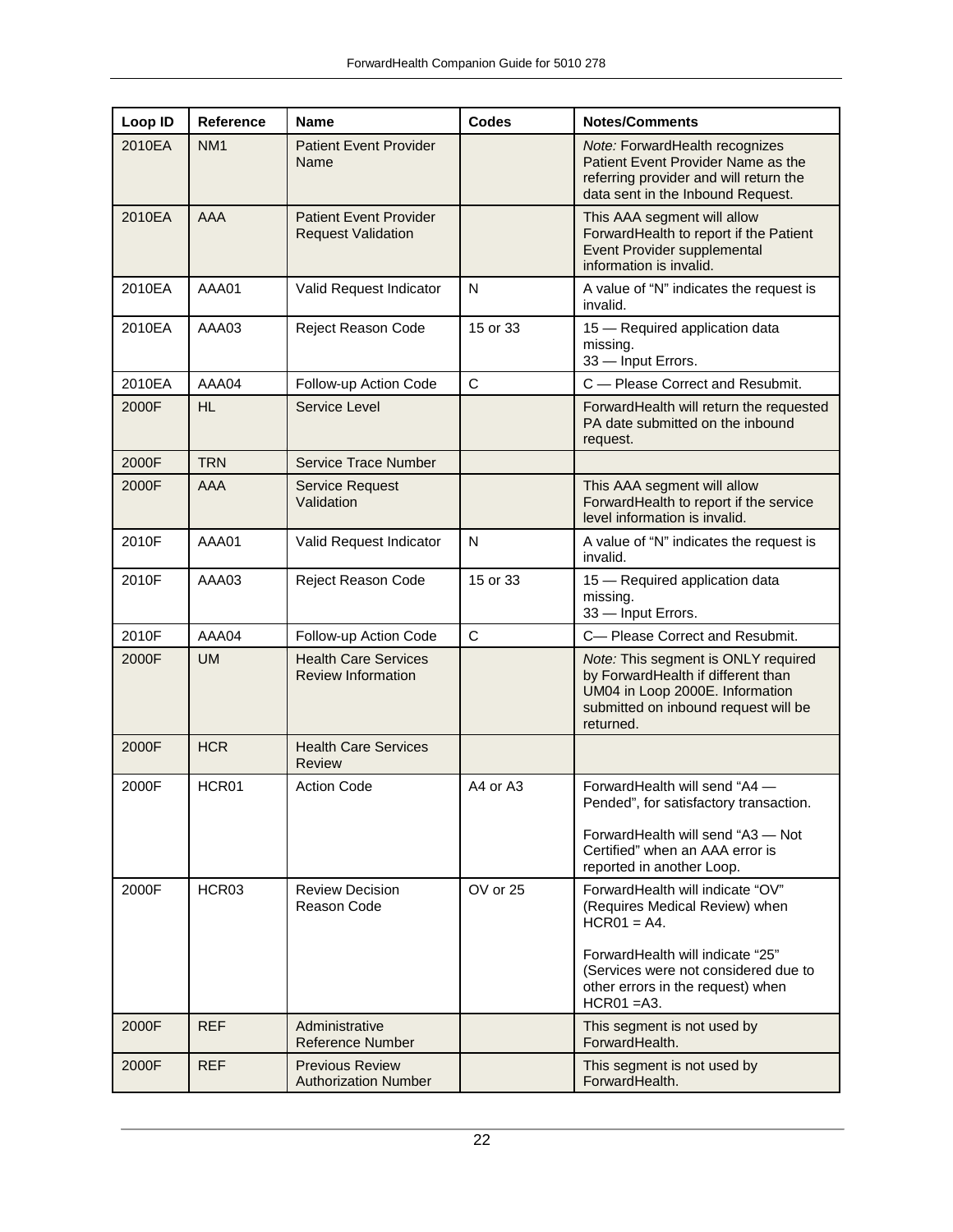| Loop ID | <b>Reference</b> | <b>Name</b>                                                  | <b>Codes</b> | <b>Notes/Comments</b>                                                                                                                                                                                                                                                                                        |
|---------|------------------|--------------------------------------------------------------|--------------|--------------------------------------------------------------------------------------------------------------------------------------------------------------------------------------------------------------------------------------------------------------------------------------------------------------|
| 2000F   | <b>DTP</b>       | <b>Service Date</b>                                          |              | Forward Health will return the First Date<br>of Treatment - SOI if submitted on the<br>Inbound request.                                                                                                                                                                                                      |
| 2000F   | SV <sub>1</sub>  | <b>Professional Service</b>                                  |              | ForwardHealth will return the data sent<br>on the inbound transaction.                                                                                                                                                                                                                                       |
| 2000F   | SV <sub>2</sub>  | <b>Institutional Service</b>                                 |              | ForwardHealth requires revenue code<br>and procedure code to be submitted on<br>two separate service lines. If revenue<br>and procedure codes are submitted on<br>the same service line it will result in a<br>33 input AAA error.<br>ForwardHealth will return the data sent<br>on the inbound transaction. |
| 2000F   | SV <sub>3</sub>  | <b>Dental Service</b>                                        |              | ForwardHealth will return the data sent<br>on the inbound request.                                                                                                                                                                                                                                           |
| 2000F   | <b>TOO</b>       | <b>Tooth Information</b>                                     |              | Forward Health will return the data sent<br>on the inbound request.                                                                                                                                                                                                                                          |
| 2010FA  | NM <sub>1</sub>  | <b>Service Provider Name</b>                                 |              | ForwardHealth recognizes service<br>provider as the rendering provider and<br>will return the data sent in the inbound<br>transaction.                                                                                                                                                                       |
| 2010FA  | <b>REF</b>       | Service Provider<br>Supplemental<br>Identification           |              | ForwardHealth will return Non-<br>healthcare provider data if submitted on<br>the inbound request.                                                                                                                                                                                                           |
| 2000FA  | AAA              | Service Provider<br><b>Request Validation</b>                |              | This AAA segment will allow<br>ForwardHealth to report if the service<br>provider information is invalid.                                                                                                                                                                                                    |
| 2010FA  | AAA01            | Valid Request Indicator                                      | N            | A value of "N" indicates the request is<br>invalid.                                                                                                                                                                                                                                                          |
| 2010FA  | AAA03            | Reject Reason Code                                           | 15           | 15 - Required application data<br>missing.                                                                                                                                                                                                                                                                   |
| 2010FA  | AAA04            | Follow-up Action Code                                        | $\mathsf{C}$ | C - Please Correct and Resubmit.                                                                                                                                                                                                                                                                             |
| 2010FA  | <b>PRV</b>       | Service Provider<br>Information                              |              | ForwardHealth will return the data sent<br>on the inbound request.                                                                                                                                                                                                                                           |
|         | <b>SE</b>        | <b>Transaction Set Trailer</b>                               |              |                                                                                                                                                                                                                                                                                                              |
|         | <b>GE</b>        | <b>Functional Group Trailer</b>                              |              |                                                                                                                                                                                                                                                                                                              |
|         | <b>IEA</b>       | Interchange Control<br><b>Trailer</b>                        |              |                                                                                                                                                                                                                                                                                                              |
|         | IEA01            | Number of Functional<br>Groups Included in an<br>Interchange |              | This field will contain the number of<br>functional groups included in the<br>interchange.                                                                                                                                                                                                                   |
|         | IEA02            | Interchange Control<br>Number                                |              | The number in this field will be identical<br>to the number entered in ISA13.                                                                                                                                                                                                                                |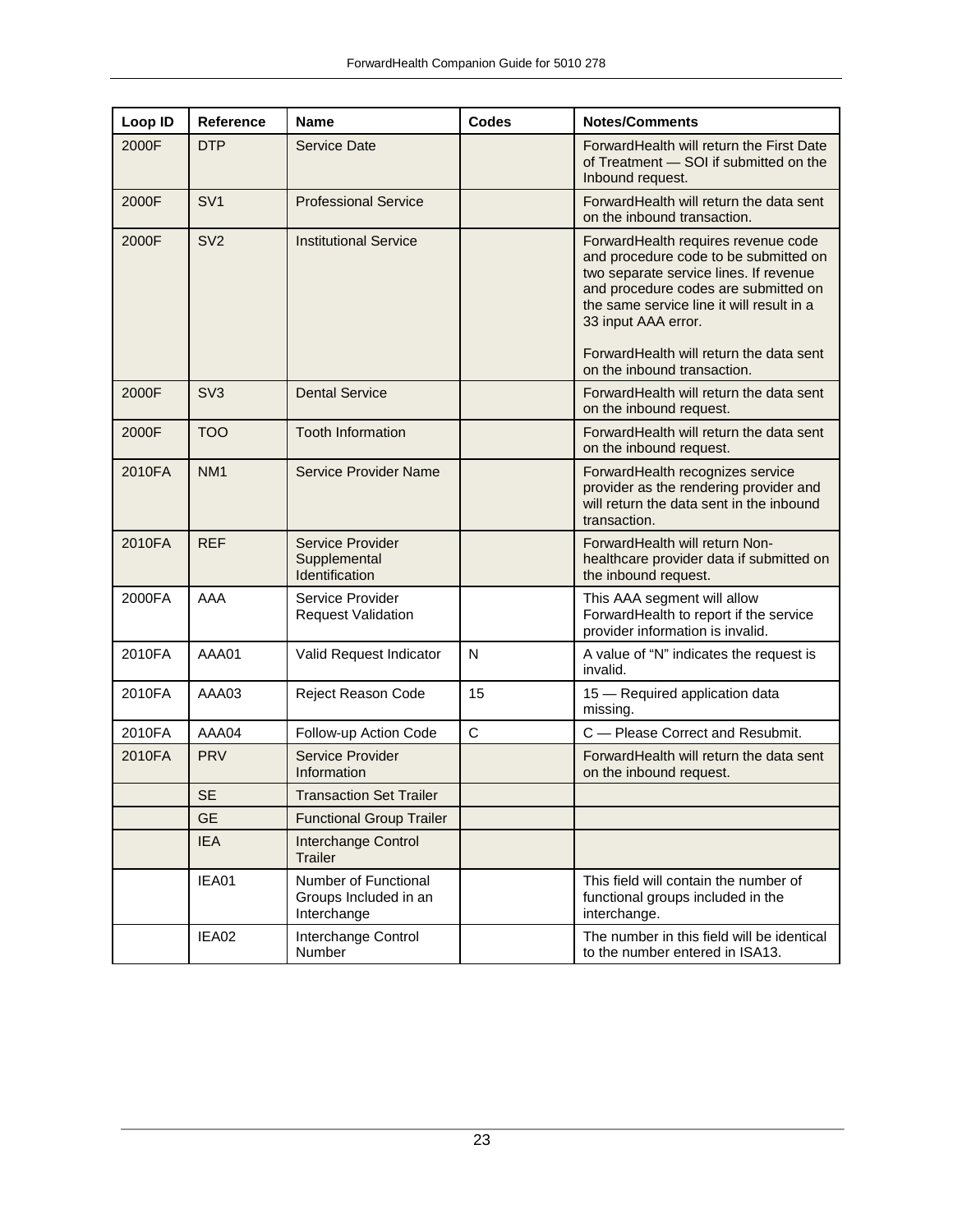### <span id="page-24-0"></span>**5 Transaction Instructions Additional Information**

### <span id="page-24-1"></span>**5.1 Business Scenarios**

#### <span id="page-24-2"></span>**5.1.1 Terminology**

The term "subscriber" will be used as a generic term throughout the companion guide. This term could refer to any one of the following programs for which the 278 Health Care Services Review — Request and Response transaction is being processed:

- BadgerCare Plus.
- SeniorCare.
- Wisconsin Chronic Disease Program.
- Wisconsin Medicaid.

### <span id="page-24-3"></span>**5.1.2 Limits**

- <span id="page-24-4"></span>**5.1.3 278 Interpretation Guidelines**
- <span id="page-24-5"></span>**5.1.4 Notes on 278**

### <span id="page-24-6"></span>**6 278 Notes**

The following is general information for the three PA scenario listed below:

- ForwardHealth is responsible for Wisconsin Medicaid.
- ForwardHealth payer identification for Wisconsin Medicaid is "WISC\_TXIX".
- Billing provider NPI = 1000000999 with a Taxonomy Code of 9999G0000X.
- Rendering provider NPI = 1000000998 with a Taxonomy of 9999H0000X.
- Referring provider NPI = 1000000997.
- Member ID = 9999999999

### <span id="page-24-7"></span>**6.1 Professional PA Example: (SV1)**

In this example, the Trading Partner is submitting a Professional PA for process type 123 — Hearing Aid (Service Type Code 71 — Audiology Exam). Referring provider is required to be sent.

```
00000001 ST*278*444444441*005010X217~
00000002 BHT*0007*13*555555551*CCYYMMDD*12595999~
00000003 HL*1**20*1~<br>100000004 NM
                   NM1*X3*2*FORWARDHEALTH*****PI*WISC_TXIX~
00000005 HL*2*1*21*1~
00000006 NM1*1P*1*BILLING *PROVIDER****XX*1000000999~
00000007 N4*CITY*STATE*54848~
                   PRV*OT**9999G0000X~
00000009 HL*3*2*22*1~<br>100000010 NM1*
00000010 NM1*IL*1*LASTNAME*FIRSTNAME****MI*9999999999~ 
00000011 HL*4*3*EV*1~<br>1×00000012 UM*H
00000012 UM*HS*I*71*11:B~<br>00000013 DTP*AAH*D8*CCY
                   DTP*AAH*D8*CCYYMMDD~
```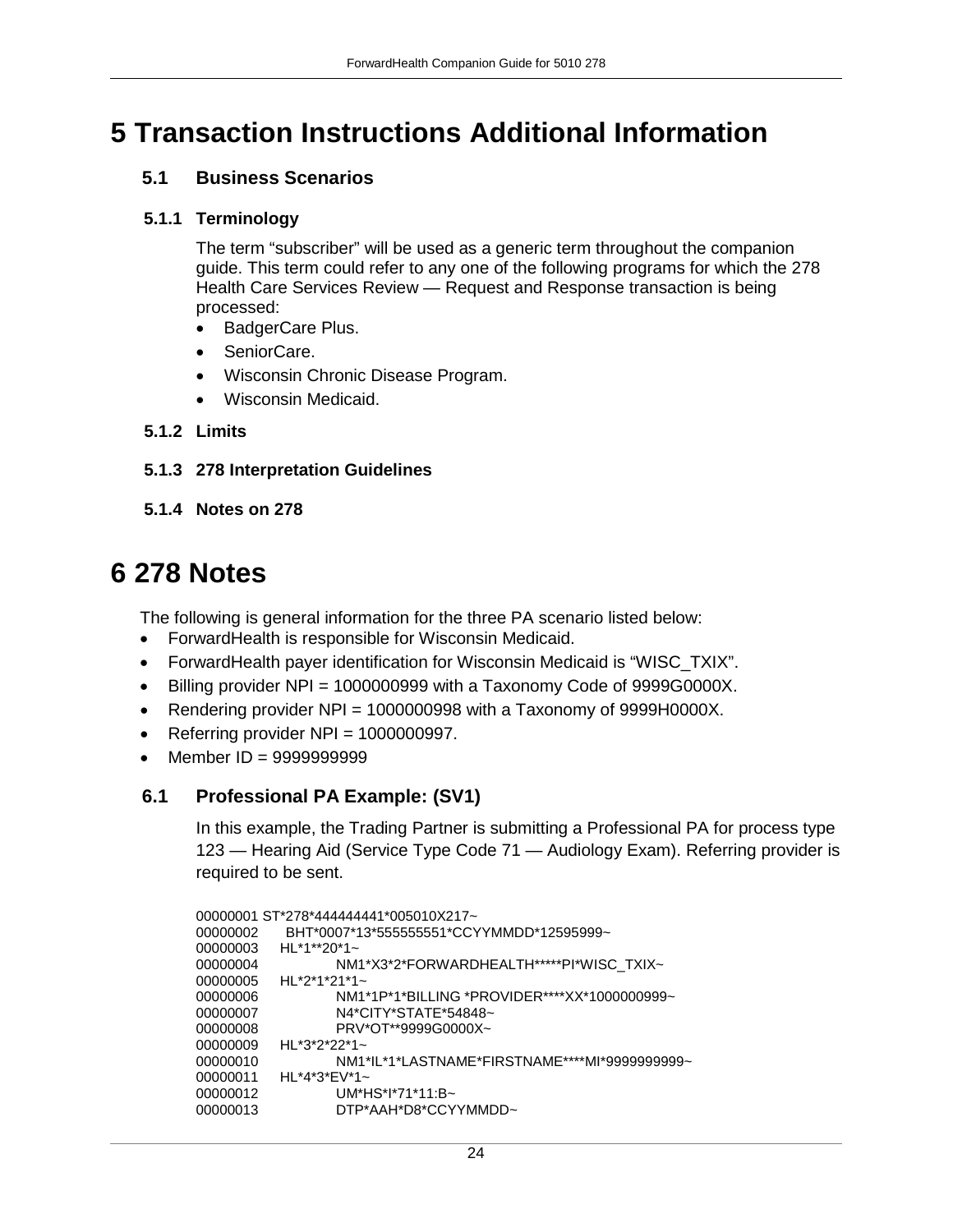00000014 HI\* ABK: H905~ 00000015 NM1\*DN\*1\*REFERRING\* PROVIDER\*\*\*\*XX\*100000097~ 00000016 HL\*5\*4\*SS\*0~ 00000017 TRN\*1\*777777771\*9000000002~ 00000018 SV1\*HC:L8690\*135.00\*UN\*1~ 00000019 NM1\*SJ\*1\*RENDERING \*PROVIDER\*\*\*\*XX\*100000998~ PRV\*PE\*PXC\*9999H0000X~ 00000021 SE\*21\*444444441~

#### <span id="page-25-0"></span>**6.2 Institutional PA Example: (SV2)**

In this example, the trading partner is submitting an Institutional PA for process type 133 — Transplant (Service Type Code 70 — Transplant). Both a revenue and procedure codes are required and ForwardHealth requires these to be indicated as two separate service line entries in Loop 2000F.

```
00000001 ST*278*444444441*005010X217~
00000002 BHT*0007*13*555555551*CCYYMMDD*12595999~
00000003 HL*1**20*1~
00000004 NM1*X3*2*FORWARDHEALTH*****PI*WISC_TXIX~
00000005 HL*2*1*21*1~
00000006 NM1*1P*1*BILLING* PROVIDER****XX*1000000999~
00000007 N4*CITY*STATE*532272222~
00000008 PRV*OT**9999G0000X~
00000009 HL*3*2*22*1~<br>100000010 NM1
00000010 NM1*IL*1*LASTNAME*FIRSTNAME****MI*9999999999~ 
          HL*4*3*EV*1~
00000012 TRN*1*666666661*9000000001~
00000013 UM*HS*I*70*21:B~<br>00000014 DTP*AAH*D8*CCY
00000014 DTP*AAH*D8*CCYYMMDD~<br>00000015 HI* ABK: C9100~
                 HI* ABK: C9100~
00000016 HL*5*4*SS*0~<br>*TRN* TRN
                 00000017 TRN*1*777777771*9000000002~ Revenue Service Line
00000018 SV2*0810**500.00*UN*1~
00000019 NM1*SJ*1* RENDERING*PROVIDER****XX*1000000998~
00000020 PRV*PE*PXC*9999H0000X~
00000021 HL*6*4*SS*0~
00000022 TRN*1*777777772*9000000003~ ICD-10 Service Line
00000023 SV2**ID:30253G0*500.00*UN*1~
00000024 NM1*SJ*1*RENDERING PROVIDER****XX*1000000998~
00000025 PRV*PE*PXC*9999H0000X~
00000026 SE*25*444444441~
```
#### <span id="page-25-1"></span>**6.3 Dental PA Example: (SV3)**

In this example, the trading partner is submitting a Dental PA for process type 124 — Dental (Service Type Code 24 — Periodontics). This scenario displays multiple service lines and includes information on how to relay information regarding the Oral Cavity Designation Codes. Also, a primary or secondary diagnosis is not required on Dental or Orthodontic PAs; therefore, in this scenario it is omitted.

```
00000001 ST*278*444444441*005010X217~
00000002 BHT*0007*13*555555551*CCYY1MMDD*12595999~
00000003 HL*1**20*1~
00000004 NM1*X3*2*FORWARDHEALTH*****PI*WISC_TXIX~
00000005 HL*2*1*21*1~
00000006 NM1*IP*1*BILLING*PROVIDER****XX*1000000999~
```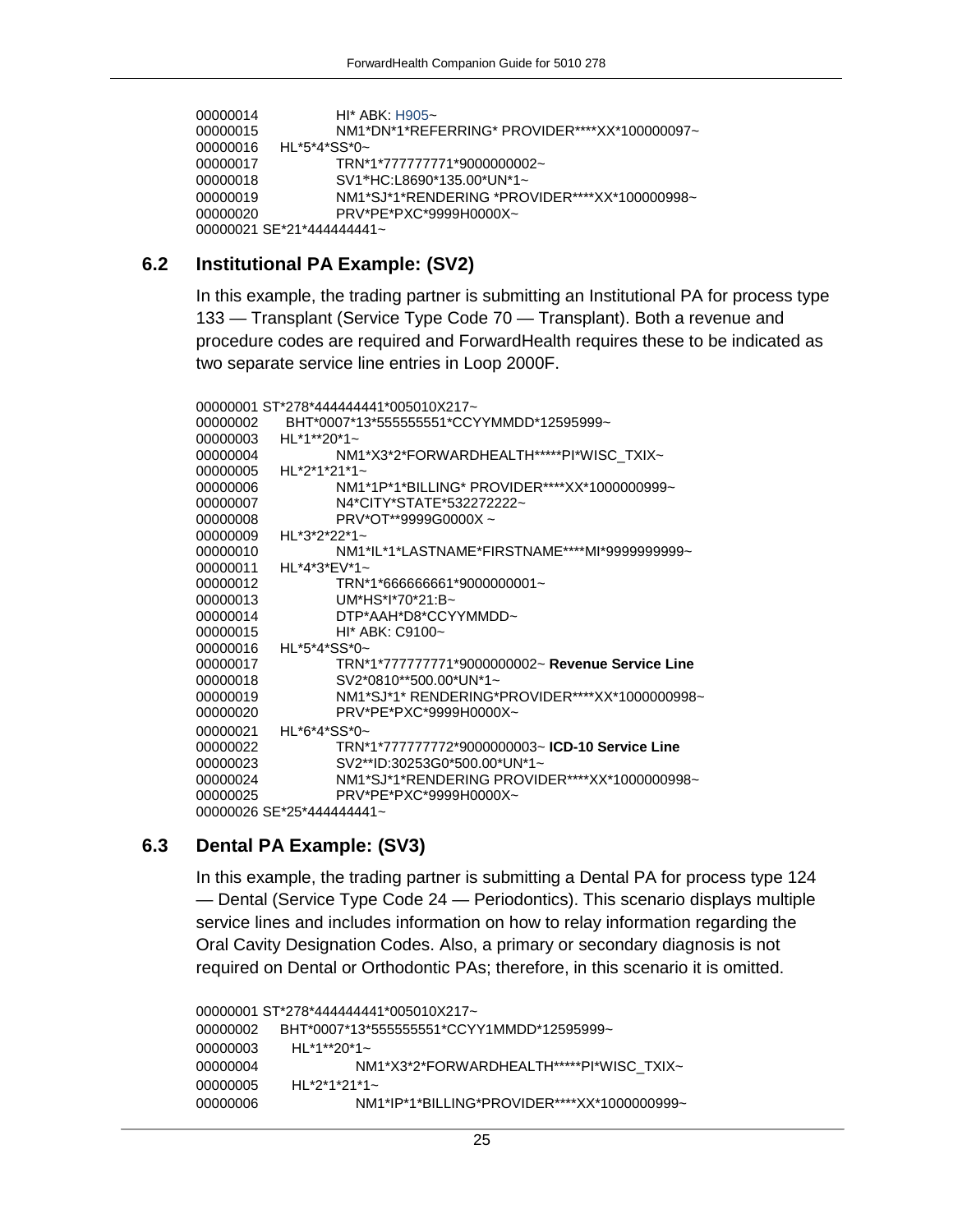| 00000007                  | N4*CITY*STATE*532272222~                       |  |  |  |
|---------------------------|------------------------------------------------|--|--|--|
| 00000008                  | PRV*OT*9999G0000X*~                            |  |  |  |
| 00000009                  | $HL$ *3*2*22*1~                                |  |  |  |
| 00000010                  | NM1*IL*1*LASTNAME*FIRSTNAME****MI*99999999999~ |  |  |  |
| 00000011                  | $HL$ *4*3* $EV$ *1~                            |  |  |  |
| 00000012                  | TRN*1*666666661*9000000001~                    |  |  |  |
| 00000013                  | UM*HS*I*24*11:B~                               |  |  |  |
| 00000014                  | DTP*AAH*D8*CCYYMMDD~                           |  |  |  |
| 00000015                  | $HL$ *5*4*SS*0~                                |  |  |  |
| 00000016                  | TRN*1*777777771*9000000002~                    |  |  |  |
| 00000017                  | SV3*AD:D4342*500.00****1~                      |  |  |  |
| 00000018                  | NM1*SJ*1*RENDERING*PROVIDER****XX*1000000998~  |  |  |  |
| 00000019                  | $PRV*PE*PXC*9999H0000X \approx$                |  |  |  |
| 00000020                  | HL*6*4*SS*0~                                   |  |  |  |
| 00000021                  | TRN*1*777777772*9000000003~                    |  |  |  |
| 00000022                  | SV3*AD:D4341*500.00****1~                      |  |  |  |
| 00000023                  | NM1*SJ*1*RENDERING*PROVIDER****XX*1000000998~  |  |  |  |
| 00000034                  | $PRV*PE*PXC*9999H0000X \sim$                   |  |  |  |
| 00000025                  | $HL*7*4*SS*0-$                                 |  |  |  |
| 00000026                  | TRN*1*777777773*9000000004~                    |  |  |  |
| 00000027                  | $SV3*AD: D4341*500.00***1-$                    |  |  |  |
| 00000028                  | NM1*SJ*1*RENDERING*PROVIDER****XX*1000000998~  |  |  |  |
| 00000029                  | $PRV*PE*PXC*9999H0000X \approx$                |  |  |  |
| 00000030                  | $HL$ *8*4*SS*0~                                |  |  |  |
| 00000031                  | TRN*1*777777774*9000000005~                    |  |  |  |
| 00000032                  | SV3*AD:D4341*500.00****1~                      |  |  |  |
| 00000033                  | NM1*SJ*1*RENDERING*PROVIDER****XX*1000000998~  |  |  |  |
| 00000034                  | PRV*PE*PXC*9999H0000X~                         |  |  |  |
| 00000035 SE*35*444444441~ |                                                |  |  |  |

#### <span id="page-26-0"></span>**6.4 Payer Specific Business Rules and Limitations**

#### <span id="page-26-1"></span>**6.4.1 Business Rules**

#### **HealthCheck "Other Services" Indicator**

The 278 transaction does not provide a segment to indicate that the PA requested is for HealthCheck "Other Services." Providers will need to indicate on the PA Return Letter if the PA is for HealthCheck "Other Services" and will be reviewed during the adjudication process.

#### **Post-submission Status**

After submitting a PA request via a 278 transaction, providers will receive a realtime response indicating whether the transaction is valid or invalid. If the transaction is invalid, the response will indicate the reject reason(s), and providers can correct and submit a new PA request using the 278 transaction.

Once providers receive a PA number, they may upload additional documentation (e.g., the PA attachment, supporting clinical information) for the pending PA through the Portal. For information regarding uploading documentation via the Portal, refer to the Prior Authorization section of the Online Handbook at *www.forwardhealth.wi.gov/*.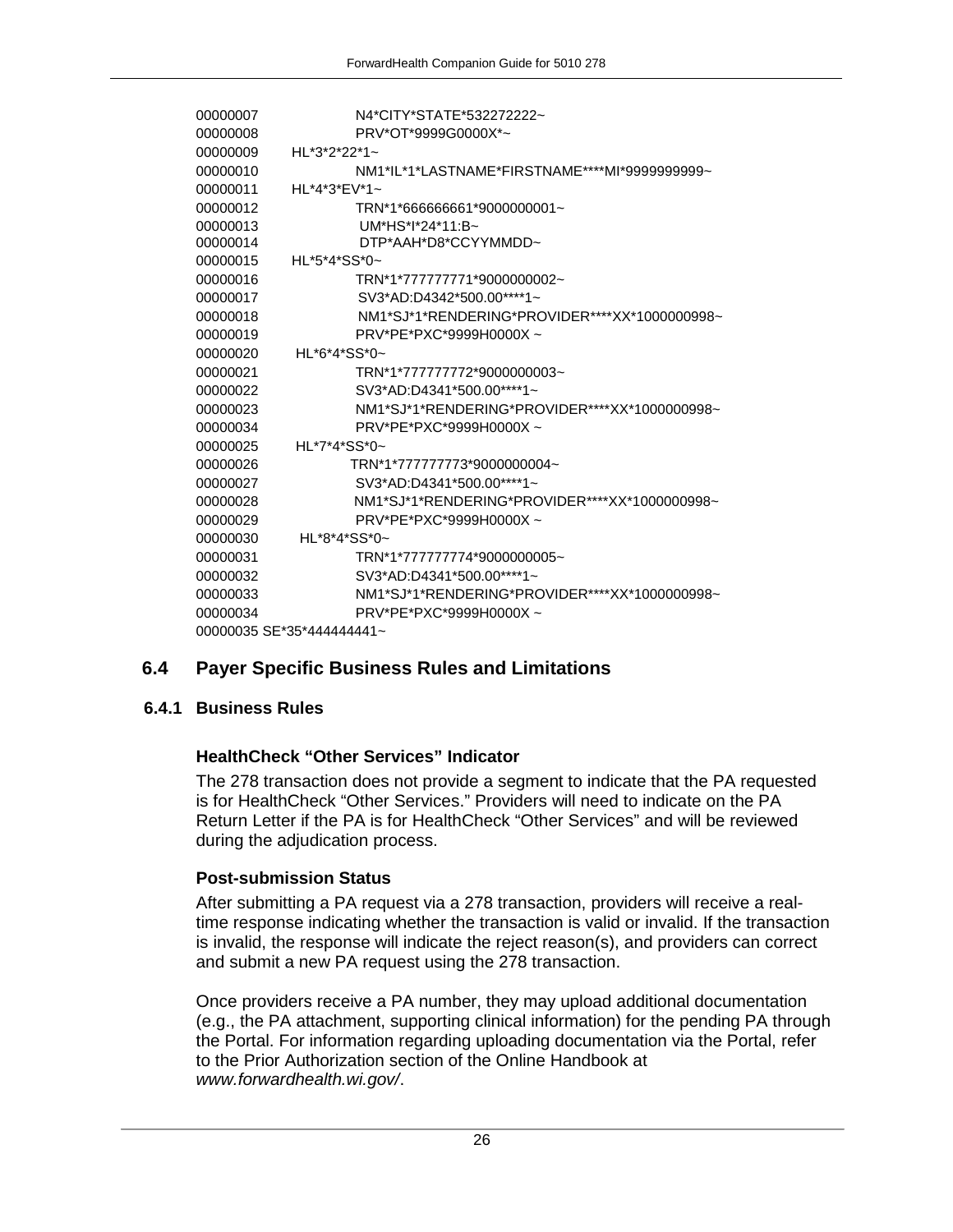After receiving the additional documentation, ForwardHealth will process the PA request and send the provider either a decision notice or a returned provider review letter.

#### <span id="page-27-0"></span>**6.4.2 Scheduled Maintenance**

ForwardHealth recycles the real-time servers every night between 00:00 a.m. to 01:00 a.m. Central Standard Time (CST). Real-time processing is not available during this period.

ForwardHealth schedules regular maintenance every Sunday from 00:00 a.m. to 04:00 a.m. CST. Real-time processing is not available during this period.

### <span id="page-27-1"></span>**6.5 Frequently Asked Questions**

#### <span id="page-27-2"></span>**6.6 Other Resources**

Washington Publishing Company (WPC) at *www.wpc-edi.com/.* ASC X12 at *www.x12.org/.* 

For further information about how ForwardHealth interChange processes a HIPAA transaction, contact the ForwardHealth EDI Department at (866) 416-4979.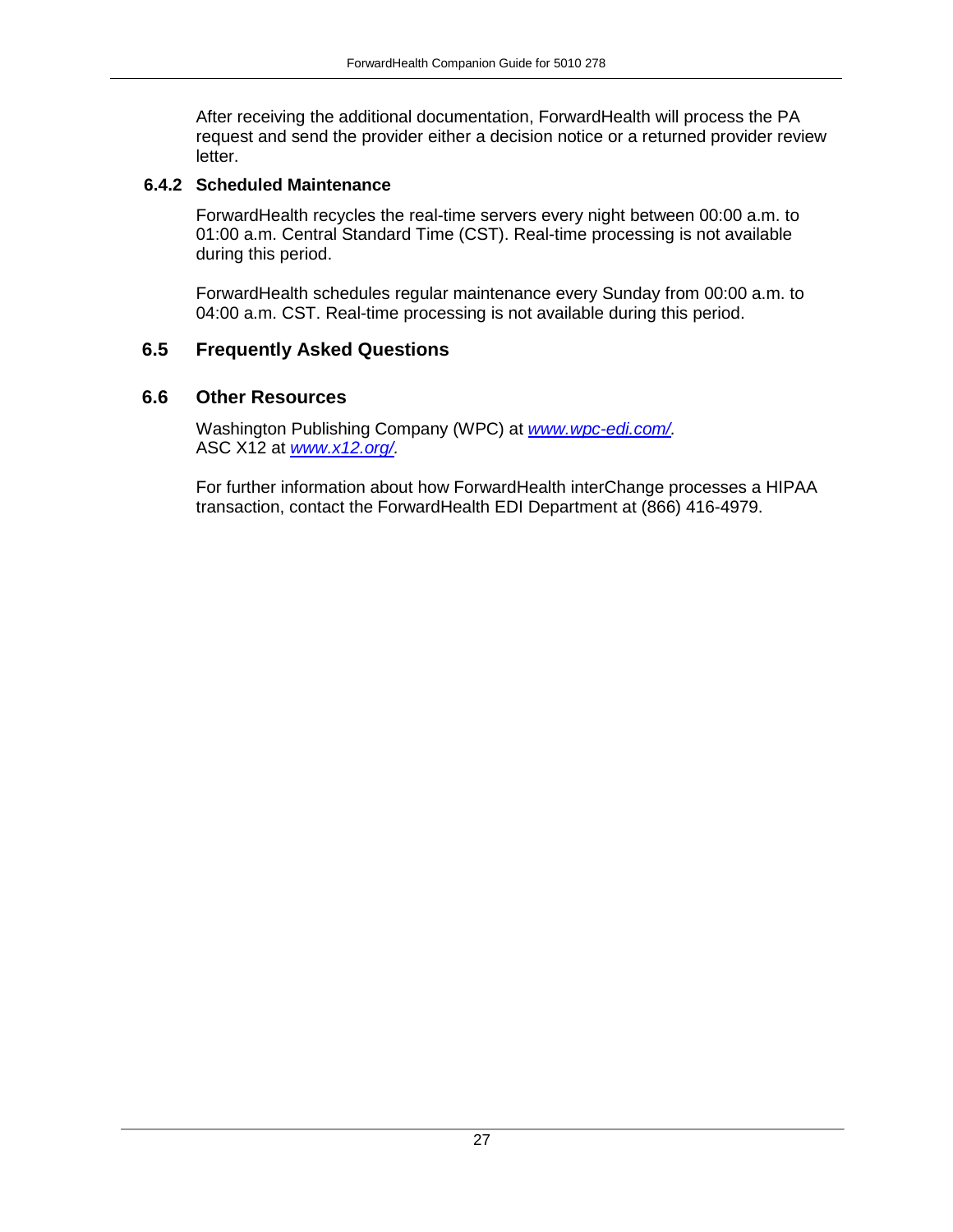### <span id="page-28-0"></span>**7 Appendix A: Prior Authorization Process Type Code to X12 Service Type Code Cross-Walk**

| <b>WI Process Types</b>                                                                 | <b>Process Type</b><br><b>Codes</b> | X12 Service Type Code              |
|-----------------------------------------------------------------------------------------|-------------------------------------|------------------------------------|
|                                                                                         |                                     | A9 - Rehabilitation                |
|                                                                                         |                                     | BE - Massage Therapy               |
|                                                                                         | 111                                 | PT - Physical Therapy OR           |
|                                                                                         |                                     | <b>BG</b> - Cardiac Rehabilitation |
|                                                                                         |                                     | A9 - Rehabilitation                |
|                                                                                         |                                     | AD - Occupational Therapy          |
|                                                                                         | 112                                 | BD - Cognitive Therapy OR          |
|                                                                                         |                                     | <b>BG</b> - Cardiac Rehabilitation |
|                                                                                         |                                     | A9 - Rehabilitation                |
|                                                                                         | 113                                 | AF - Speech Therapy OR             |
| Physical Therapy (PT)<br>Occupational Therapy (OT)<br>Speech Therapy (SP)<br>Physicians |                                     | 66 - Pathology                     |
|                                                                                         |                                     | PT - Physical Therapy OR           |
| PT Spell of Illness                                                                     | 114                                 | <b>BE</b> - Massage Therapy        |
|                                                                                         |                                     | AD - Occupational Therapy OR       |
| OT Spell of Illness                                                                     | 115                                 | <b>BD</b> - Cognitive Therapy      |
|                                                                                         |                                     | AF - Speech Therapy OR             |
| SP Spell of Illness                                                                     | 116                                 | 66 - Pathology                     |
|                                                                                         |                                     | 1 - Medical Care                   |
|                                                                                         |                                     | $2 -$ Surgical                     |
|                                                                                         |                                     | 3 - Consultation                   |
|                                                                                         |                                     | 4 - Diagnostic X-ray               |
|                                                                                         |                                     | 5 - Diagnostic Lab                 |
|                                                                                         |                                     | 6 - Radiation Therapy              |
|                                                                                         |                                     | 7 - Anesthesia                     |
|                                                                                         |                                     | 8 - Surgical Assistance            |
|                                                                                         |                                     | 15 - Alternate Method Dialysis     |
|                                                                                         |                                     | 17 - Pre-Admission Testing         |
|                                                                                         |                                     | 20 - Second Surgical Opinion       |
|                                                                                         |                                     | 21 - Third Surgical Opinion        |
|                                                                                         |                                     | 61 - In-vitro Fertilization        |
|                                                                                         |                                     | 62 - MRI/CAT Scan                  |
|                                                                                         |                                     | 63 - Donor Procedures              |
|                                                                                         |                                     | 64 - Acupuncture                   |
|                                                                                         |                                     | 65 - Newborn Care                  |
|                                                                                         | 117                                 | 67 - Smoking Cessation             |
|                                                                                         |                                     | 68 - Well Baby Care                |
|                                                                                         |                                     | 69 - Maternity                     |
|                                                                                         |                                     | 73 - Diagnostic Medical            |
|                                                                                         |                                     | 76 - Dialysis                      |
|                                                                                         |                                     | 78 - Chemotherapy                  |
|                                                                                         |                                     | 79 - Allergy Testing               |
|                                                                                         |                                     | 80 - Immunizations                 |
|                                                                                         |                                     | 82 - Family Planning               |
|                                                                                         |                                     | 83 - Infertility                   |
|                                                                                         |                                     | 84 - Abortion OR                   |
|                                                                                         |                                     | 86 - Emergency Services            |
|                                                                                         |                                     | 87 - Cancer                        |
|                                                                                         |                                     | 93 - Podiatry                      |
|                                                                                         |                                     | AE - Physical Medicine             |
|                                                                                         |                                     | AR - Experimental Drug Therapy     |
|                                                                                         |                                     | BF - Pulmonary Rehab               |
|                                                                                         |                                     | BL - Cardiac                       |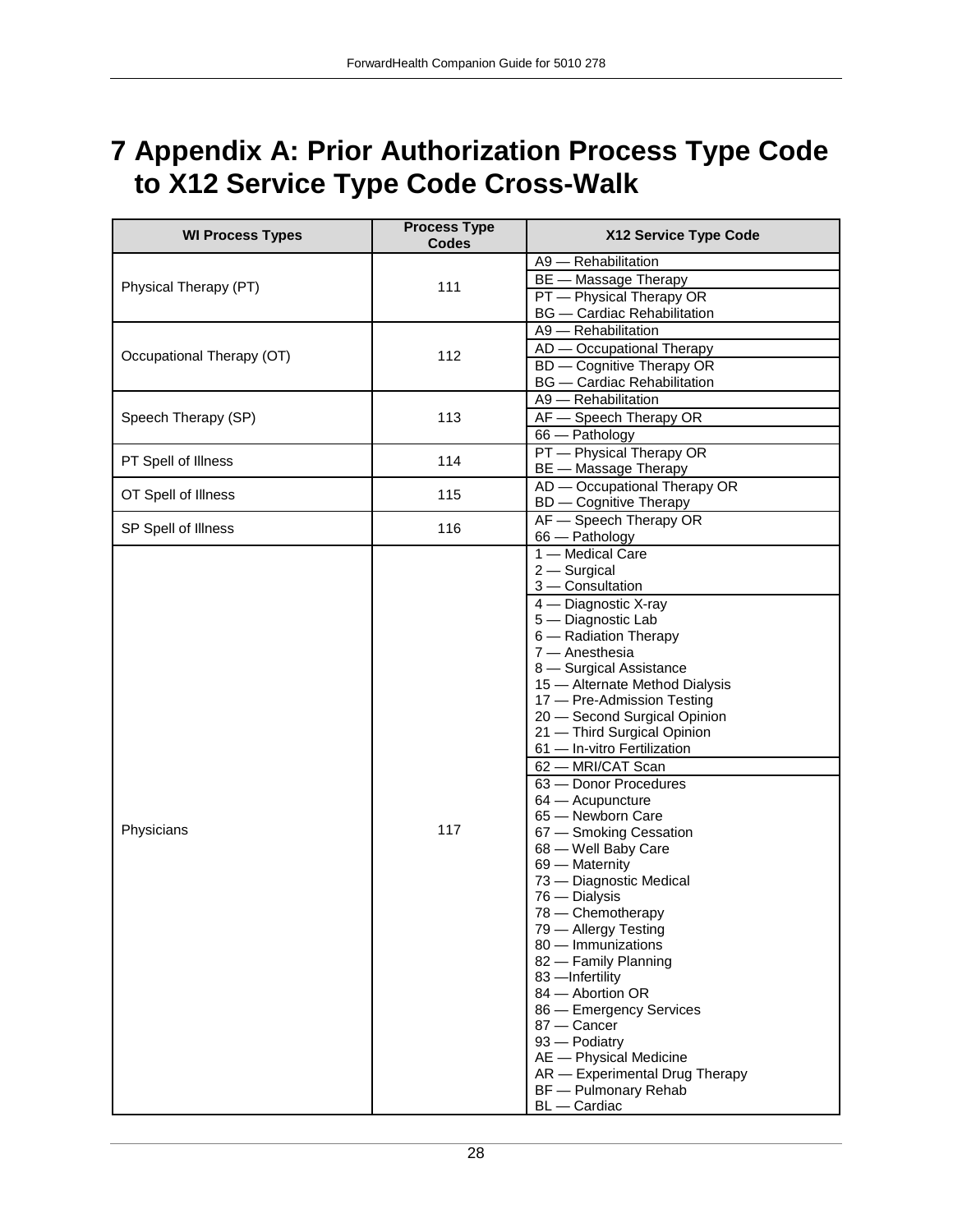| <b>WI Process Types</b> | <b>Process Type</b>                                                  | X12 Service Type Code                  |
|-------------------------|----------------------------------------------------------------------|----------------------------------------|
|                         |                                                                      | <b>BN</b> - Gastrointestinal           |
|                         |                                                                      | <b>BP</b> - Endocrine                  |
|                         |                                                                      | <b>BQ</b> - Neurology                  |
|                         |                                                                      | <b>BS</b> - Invasive Procedures        |
|                         |                                                                      | BY - Physician Visit - Office: Sick    |
|                         |                                                                      | BZ - Physician Visit - Office: Well    |
|                         |                                                                      | C1 - Coronary Care                     |
|                         |                                                                      | CQ - Case Management                   |
|                         |                                                                      | GY - Allergy                           |
|                         |                                                                      | IC - Intensive Care                    |
|                         |                                                                      | NI - Neonatal Intensive Care           |
|                         |                                                                      | $ON$ - Oncology                        |
|                         |                                                                      | PU - Pulmonary                         |
|                         |                                                                      | $RN - Renal$                           |
|                         |                                                                      | TC - Transitional Care OR              |
|                         |                                                                      | TN - Transitional Nursery Care         |
| Chiropractic            |                                                                      | 33 - Chiropractic                      |
|                         |                                                                      | $B1$ - Burn Care                       |
|                         |                                                                      | BC - Day Care                          |
|                         |                                                                      | 42 - Home Health Care                  |
| Home Health             | <b>Codes</b><br>118<br>120<br>121<br>122<br>123<br>124<br>125<br>126 | 44 - Home Health Visits                |
|                         |                                                                      | 45 - Hospice                           |
|                         |                                                                      | 46 - Respite Care                      |
|                         |                                                                      | 74 - Private Duty Nursing OR           |
|                         |                                                                      | AG - Skilled Nursing                   |
|                         |                                                                      | 42 - Home Health Care                  |
|                         |                                                                      | B1 - Burn Care                         |
|                         |                                                                      | BC - Day Care                          |
|                         |                                                                      | 42 - Home Health Care                  |
| <b>Personal Care</b>    |                                                                      | 44 - Home Health Visits                |
|                         |                                                                      | 45 - Hospice                           |
|                         |                                                                      | 46 - Respite Care                      |
|                         |                                                                      | 74 - Private Duty Nursing OR           |
|                         |                                                                      | AG - Skilled Nursing Care              |
| Vision                  |                                                                      | AL - Vision (Optometry)                |
| <b>Hearing Aid</b>      |                                                                      | 71 - Audiology Exam OR                 |
|                         |                                                                      | 77 - Otological Exam                   |
|                         |                                                                      | 28 - Adjunctive Dental Services        |
|                         |                                                                      | 37 - Dental Accident                   |
|                         |                                                                      | 35 - Dental Care                       |
|                         |                                                                      | 36 - Dental Crowns                     |
|                         |                                                                      | 23 - Diagnostic Dental                 |
| Dental                  |                                                                      | 26 - Endodontic                        |
|                         |                                                                      | 27 - Maxillofacial Prosthetics         |
|                         |                                                                      | 40 – Oral Surgery OR                   |
|                         |                                                                      | 24 - Periodontics                      |
|                         |                                                                      | 39 - Prosthodontics OR                 |
|                         |                                                                      | 25 - Restorative (Dental)              |
| Orthodontics            |                                                                      | 38 - Orthodontics                      |
|                         |                                                                      | MH - Mental Health                     |
|                         |                                                                      | A4 - Psychiatric                       |
| Psychotherapy - Clinic  |                                                                      | A6 - Psychotherapy OR                  |
|                         |                                                                      | RT - Residential Psychiatric Treatment |
|                         |                                                                      | 3 - Consultation                       |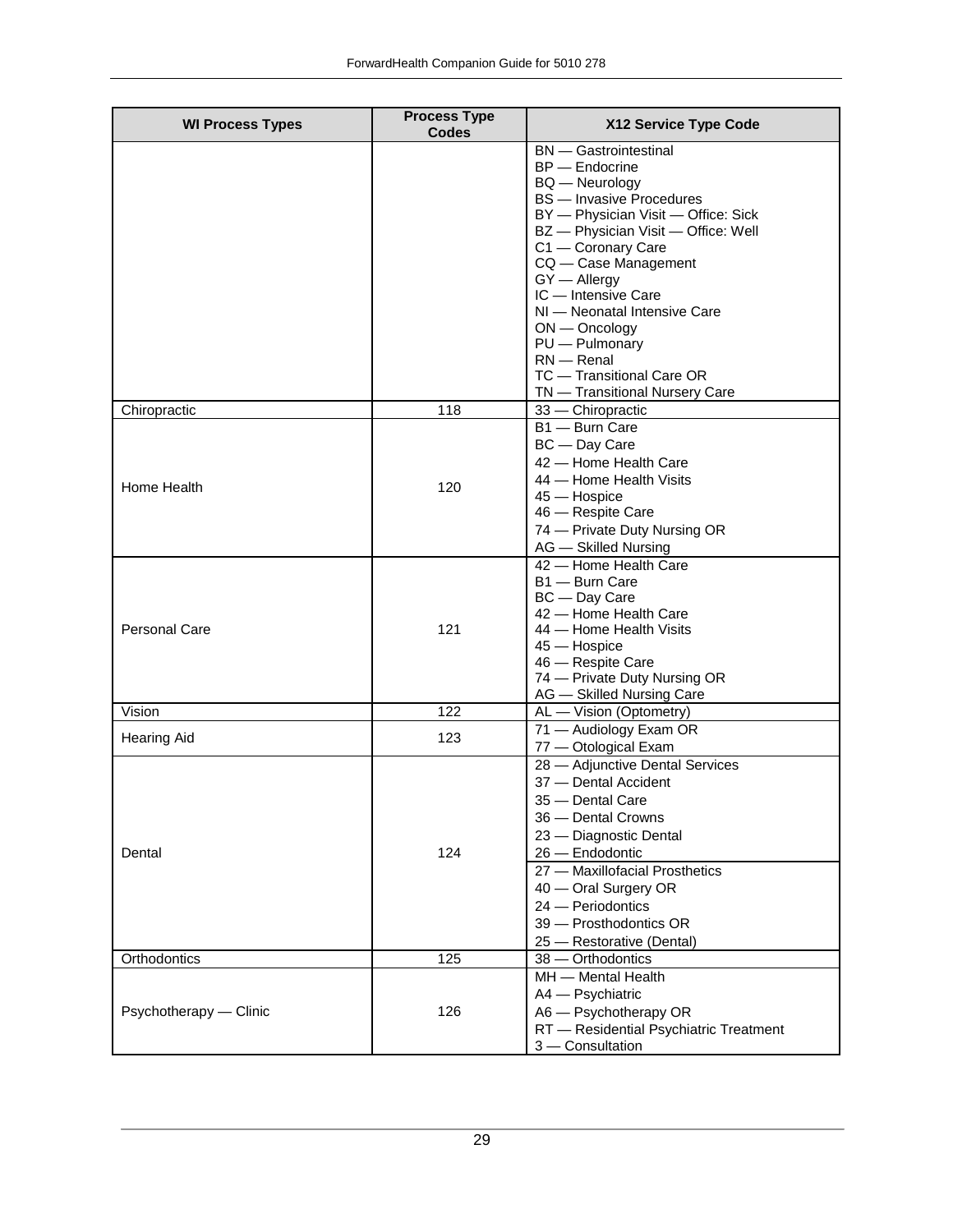| <b>WI Process Types</b>                   | <b>Process Type</b><br><b>Codes</b> | X12 Service Type Code                                                                                                                                   |
|-------------------------------------------|-------------------------------------|---------------------------------------------------------------------------------------------------------------------------------------------------------|
| Psychotherapy - Hospital                  | 127                                 | A4 - Psychiatric<br>A6 - Psychotherapy<br>RT - Residential Psychiatric Treatment<br>MH - Mental Health OR<br>BB - Partial Hospitalization (Psychiatric) |
| Substance Abuse                           | 128                                 | AJ - Alcoholism<br>AK - Drug Addiction OR<br>Al - Substance Abuse                                                                                       |
| Day Treatment                             | 129                                 | A4 - Psychiatric<br>AJ - Alcoholism                                                                                                                     |
| DME (Wheelchair)                          | 130                                 | 12 - Durable Medical Equipment Purchase<br>18 - Durable Medical Equipment Rental OR<br>11 - Used Durable Medical Equipment                              |
| Drugs and 24-hr Drugs                     | 131                                 | 88 - Pharmacy                                                                                                                                           |
| <b>Disposable Medical Supplies</b>        | 132                                 | 14 - Renal Supplies in the Home                                                                                                                         |
| Transplant                                | 133                                 | 70 - Transplants                                                                                                                                        |
| <b>AIDS Services</b>                      | 134                                 | $85 -$ AIDS                                                                                                                                             |
| <b>Ventilator Services</b>                | 135                                 | 54 - Long Term Care                                                                                                                                     |
| Substance Abuse Day Treatment             | 136                                 | AJ - Alcoholism OR<br>AK - AODA Day TX                                                                                                                  |
| <b>DME</b> (Respiratory Equipment)        | 139                                 | 72 - Inhalation Therapy<br>12 - Durable Medical Equipment Purchase<br><b>OR</b><br>18 - Durable Medical Equipment Rental                                |
| DME (Orthotics, Footwear,<br>Prosthetics) | 140                                 | 75 - Prosthetic Devices                                                                                                                                 |
| PT Birth to 3                             | 160                                 | PT - Physical Therapy                                                                                                                                   |
| OT Birth to 3                             | 161                                 | AD - Occupational Therapy                                                                                                                               |
| SP Birth to 3                             | 162                                 | AF - Speech Therapy                                                                                                                                     |
| Head Injury                               | 999                                 | 54 – Long Term Care                                                                                                                                     |
| Lead Inspection                           | 999                                 | 54 - Long Term Care                                                                                                                                     |
| Transportation                            | 999                                 | 56 - Medically Related Transportation                                                                                                                   |